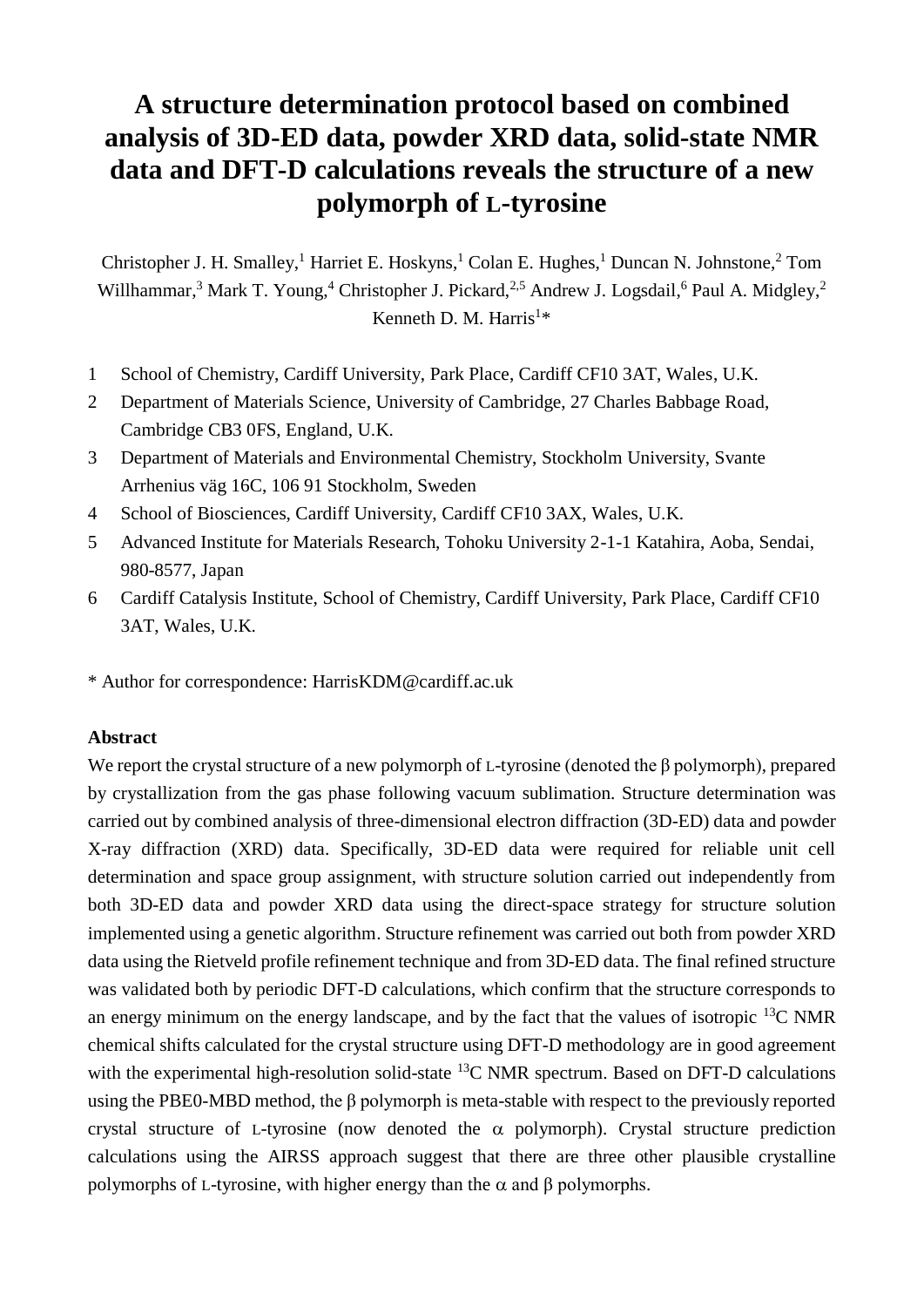## **Introduction**

For many materials, it is difficult to prepare single-crystal specimens of suitable size to allow the measurement of single-crystal X-ray diffraction (XRD) data of adequate quality for crystal structure determination. Under such circumstances, crystal structure determination must rely on the use of other experimental approaches that allow diffraction data to be recorded on microcrystalline samples. One approach is to carry out structure determination directly from powder XRD data.<sup>1-9</sup> However, in spite of continuing advances in data measurement techniques and data analysis strategies, successful structure determination from powder XRD data may be rendered difficult or impossible due to certain intrinsic challenges that originate from the nature of the powder sample itself, for example: (i) if the powder sample contains two or more different crystalline phases (e.g., containing an unknown impurity phase together with the main phase of interest), the process of unit cell determination may be very difficult or impossible, and (ii) if the powder sample exhibits a non-random distribution of crystallite orientations (so-called "preferred orientation"), the relative intensities of peaks in the experimental powder XRD data may differ significantly from the intrinsic relative diffraction intensities characteristic of the crystal structure – as a consequence, achieving successful structure solution from the powder XRD data may face insurmountable challenges.

An alternative approach that circumvents both of these problems is to record three-dimensional electron diffraction (3D-ED) data on individual micro-crystals within the powder sample, effectively yielding single-crystal diffraction data for the selected micro-crystals. Recent progress in the development of instrumentation and data collection protocols has facilitated the measurement of 3D-ED data suitable for use in crystal structure determination calculations.<sup>10-20</sup> Nevertheless, the 3D-ED approach also suffers from certain intrinsic challenges, including the susceptibility of materials to undergo beam damage upon electron beam irradiation. This may result in data of low resolution and/or low completeness, which can hamper structure solution and refinement. Furthermore, intensities obtained using electron diffraction will be affected by dynamical scattering. Although structure solution and refinement based on the kinematical scattering approximation are able to deliver a structural model that is a good representation of the crystal structure,<sup>21</sup> obtaining a more accurate description of the crystal structure requires more rigorous consideration of the effects of dynamical scattering. 15,16,19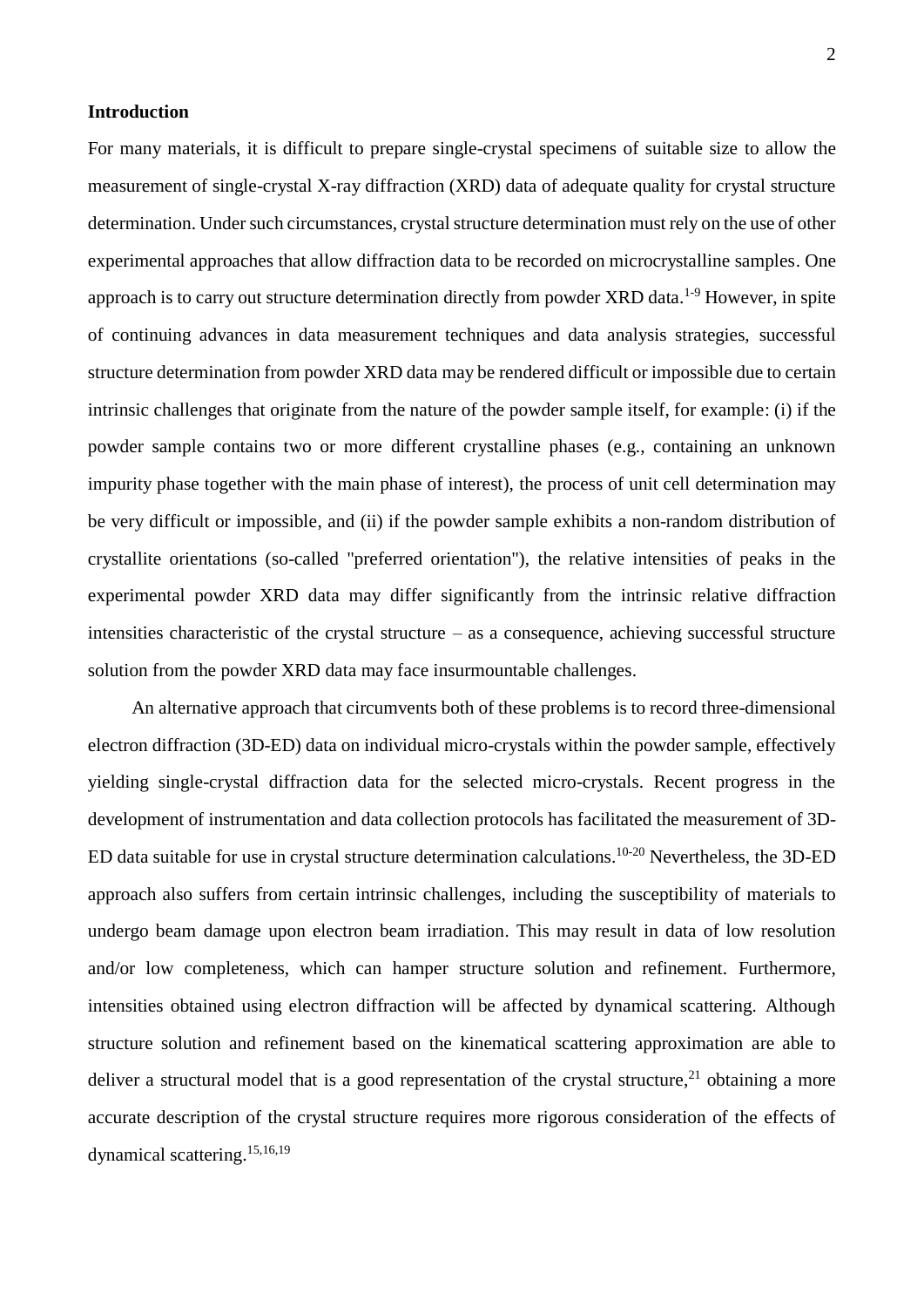3

Based on consideration of the various challenges discussed above, an attractive strategy for crystal structure determination of micro-crystalline materials is to record *both* 3D-ED data *and* powder XRD data, and then (i) to tackle unit cell determination using the 3D-ED data, (ii) to carry out structure solution using the 3D-ED data or the powder XRD data (or, ideally, using both datasets independently), and (iii) to achieve high-quality structure refinement using the powder XRD data (ensuring, *inter alia*, that all XRD-detectable phases in the micro-crystalline powder sample are properly taken into account). In the present paper, we demonstrate the successful application of this strategy to determine the structure of a new polymorph of L-tyrosine. Two other components of the strategy used in this work are: (i) to apply periodic DFT-D calculations to improve the quality of the structural model at various stages during the structure determination process, including to provide a rigorous validation<sup>22-26</sup> of the final structure obtained in Rietveld refinement from powder XRD data, and (ii) to assess the agreement between solid-state NMR data computed by DFT-D methodology for the final structure obtained in Rietveld refinement from the powder XRD data and the corresponding experimental solid-state NMR data, again as part of the structure validation process.<sup>26-34</sup>

Among the 20 directly-encoded proteinogenic amino acids in their natural (enantiomerically pure) form, each member of this set has now had a crystal structure reported, following recent structure determinations of L-arginine,<sup>35</sup> L-tryptophan<sup>36,37</sup> and L-lysine<sup>38</sup> [we note that one member (glycine) of this set is non-chiral, while the other 19 amino acids are chiral and exist in nature only as the L-enantiomer]. Polymorphism is also known for some of these biologically important materials, with structurally characterized polymorphs reported for L-cysteine, L-glutamic acid, glycine, Lhistidine, L-isoleucine, L-leucine, L-phenylalanine, L-proline, L-serine and L-tryptophan.

In the present paper, we report the preparation and structural characterization of a new polymorph of L-tyrosine (Figure 1) obtained by crystallization from the gas phase, with structure determination carried out using the protocol outlined above, involving combined analysis of 3D-ED data and powder XRD data in conjunction with periodic DFT-D calculations, and with final structure validation also based on consideration of the agreement between calculated and experimental solidstate NMR data. Furthermore, the polymorphic landscape of L-tyrosine has been explored through crystal structure prediction calculations,  $39-44$  specifically using the AIRSS method.<sup>45,46</sup> The crystal structure of L-tyrosine determined previously (from single-crystal XRD data<sup>47</sup> and neutron diffraction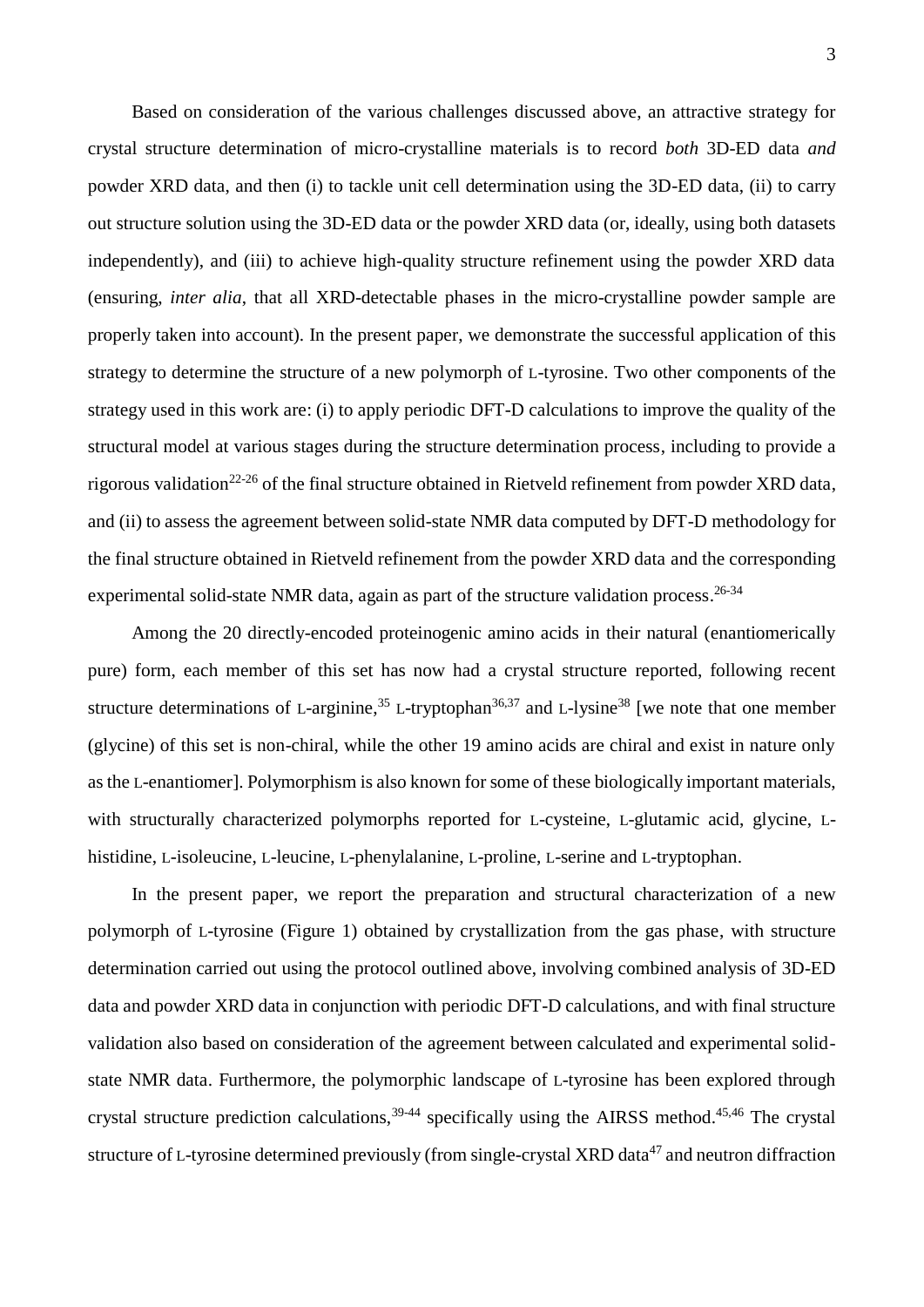data<sup>48</sup>) is now denoted the  $\alpha$  polymorph, and the new polymorph reported here is denoted the  $\beta$ polymorph.

## **Results and Discussion**

#### *Structure Determination of the β Polymorph of L-Tyrosine*

The new polymorph of L-tyrosine was prepared by crystallization from the gas phase following sublimation of a sample of the α polymorph (see *Methods*), and was clearly identified as a new solid form based on the fact that the powder XRD pattern is significantly different from that characteristic of the  $\alpha$  polymorph. Evidence has been reported previously<sup>49</sup> for a new solid form of L-tyrosine prepared by this approach, but the crystal structure was not determined in the previous study (after completing the work in the present paper, it was apparent from the powder XRD data reported previously that the sample prepared by crystallization from the gas phase in the previous work $49$  was a mixture of the  $\alpha$  and  $\beta$  polymorphs).

Our initial attempts to progress with structure determination of the new polymorph from powder XRD data were unsuccessful as indexing (unit cell determination) using algorithms in the CRYSFIRE suite<sup>50</sup> could not account for all peaks present in the powder XRD pattern. However, 3D-ED data recorded for the same sample were indexed successfully using  $REDp<sup>51</sup>$  and subsequently  $XDS<sup>52</sup>$  to give the following unit cell with monoclinic metric symmetry:  $a = 7.92 \text{ Å}$ ,  $b = 6.13 \text{ Å}$ ,  $c = 9.90 \text{ Å}$ ,  $\beta$  $= 94.82^{\circ}$ ,  $V = 478.9$   $\AA$ <sup>3</sup>. The space group was assigned from the 3D-ED data as P2<sub>1</sub>, based on systematic extinctions. Given the volume of this unit cell, density considerations suggest that there are two molecules in the unit cell and therefore one molecule in the asymmetric unit for space group P21.

The unit cell determined from the 3D-ED data shed light on the failure to index the powder XRD data. Most peaks in the powder XRD data were consistent with the unit cell determined from the 3D-ED data, but the powder XRD data also contained a few additional peaks due to a second crystalline phase (identified as the  $\alpha$  polymorph of L-tyrosine; Figure S2). Clearly, the biphasic nature of the powder sample was the reason for the failure to index the powder XRD data in this case (however, we note that the presence of a minor phase in a biphasic powder sample does not always prevent successful unit cell determination of the major phase in attempting to index the powder XRD data; in favourable cases, it can be possible to index the peaks due to the major phase in a biphasic powder sample, as demonstrated in previous studies $^{30,37}$ ).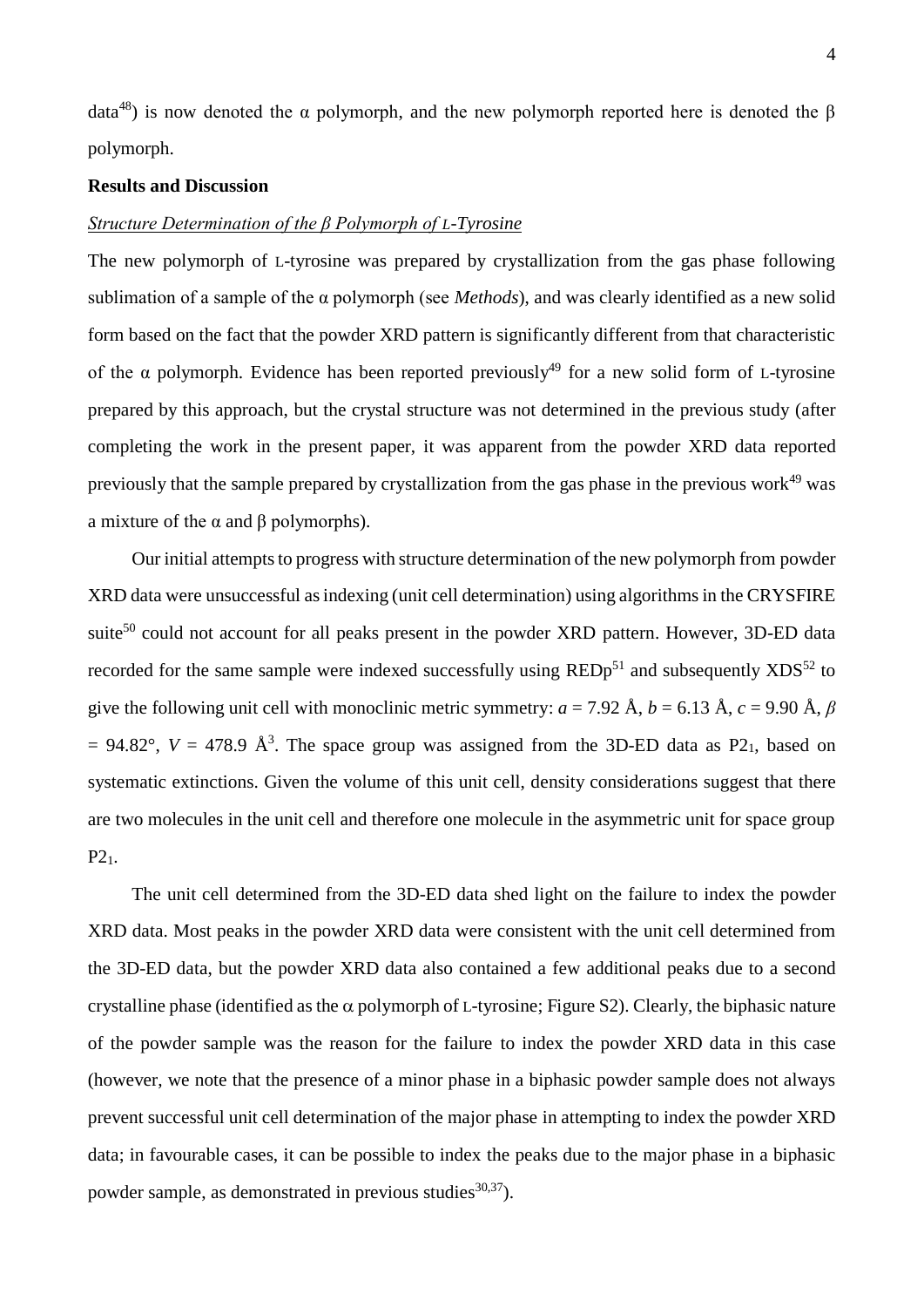Structure solution of the new polymorph of L-tyrosine was carried out using the 3D-ED data, as described below. Furthermore, although the powder XRD data contained additional peaks due to a second phase, the number and intensities of these peaks were relatively low, such that it was considered viable also to attempt structure solution from the powder XRD data (encouraged by previous cases in which structure solution from powder XRD data containing a small number of peaks due to an impurity phase were successful<sup>30,37</sup>). Thus, structure solution was also attempted from the powder XRD data.

Structure solution was carried out independently from the 3D-ED data and powder XRD data using the direct-space strategy implemented using a genetic algorithm in the program EAGER.<sup>53-56</sup> While EAGER was originally developed and applied for structure solution from powder XRD data,<sup>57-</sup>  $63$  it has been extended recently to allow structure solution from 3D-ED data within the kinematical scattering approximation.<sup>64</sup> In the direct-space GA structure solution calculations, the contents of the asymmetric unit comprised one molecule of L-tyrosine in the zwitterionic form, constructed using standard bond lengths and bond angles (based on geometric information from MOGUL<sup>65</sup> and, for bonds involving hydrogen, from Allen *et al.*<sup>66</sup>). Trial crystal structures were defined by a total of eight structural variables (two positional, three orientational and three torsional variables; the torsion-angle variables are defined in Figure 1). We note that, for space group  $P2<sub>1</sub>$ , the position of the molecule along the *b*-axis can be fixed; thus, only two positional variables are required in the direct-space search.

In the structure solution calculations using the 3D-ED data and the powder XRD data (for the original biphasic sample), a total of 40 independent GA structure solution calculations were carried out in each case from different random initial populations. Each GA calculation involved the evolution of a population of 100 trial structures for 100 generations, with 10 mating operations and 50 mutation operations carried out per generation. The *R*-factors used to assess the quality of trial structures (based on the level of agreement between calculated and experimental diffraction data) in the structure solution calculations from the 3D-ED data  $(R_F)$  and powder XRD data  $(R_{wp})$  are defined in Section S4, and the evolution of lowest *R*-factor in the population as a function of generation number in the 40 independent GA calculations using the 3D-ED data and the powder XRD data are shown in Figure S4. Using the 3D-ED data, 7 of the 40 independent GA calculations generated essentially the same structure solution with lowest  $R_F$ , whereas using the powder XRD data, 38 of the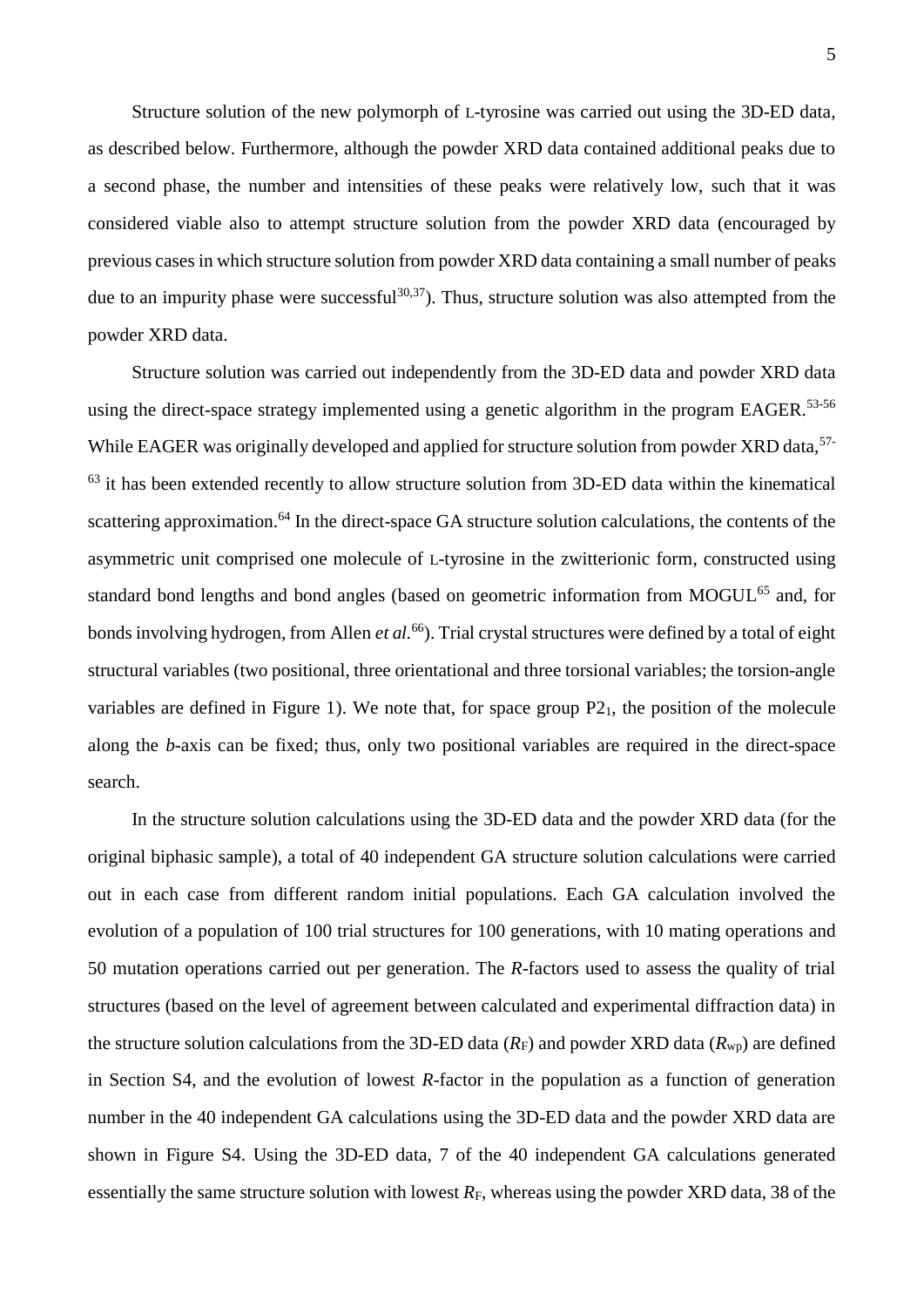40 independent GA calculations generated essentially the same structure solution with lowest  $R_{\text{wp}}$ (Figure S4). The best structure solutions (with lowest R-factor) from the 3D-ED data and the powder XRD data represent essentially the same structure (Figure 2), with root-mean-squared difference (RMSD) of only 0.33 Å between the positions of the non-hydrogen atoms in these structures. The best structure solution from the powder XRD data was used as the starting structural model for Rietveld refinement,<sup>67</sup> which was carried out using TOPAS.<sup>68</sup>

Our initial Rietveld refinement used the powder XRD dataset for the original biphasic sample that was used in the structure solution calculations described above. However, at this stage, further attempts to prepare the new polymorph of L-tyrosine by crystallization from the gas phase under different experimental conditions (see *Methods*) were successful in producing a monophasic sample, confirmed by powder XRD. A high-quality powder XRD dataset for this monophasic sample was used for the final Rietveld refinement. Initially, profile fitting using the Pawley method<sup>69</sup> gave a good fit to the experimental powder XRD data (Figure 3;  $R_{\text{wp}} = 0.29\%$ ,  $R_{\text{p}} = 0.22\%$ ). The structure solution from the EAGER calculations on the powder XRD data discussed above (Figure 2) was used as the initial structural model for the Rietveld refinement, with standard restraints applied to bond lengths and bond angles, and planar restraints applied to the phenyl ring and carboxylate group. A common isotropic displacement parameter was refined for all non-hydrogen atoms, and the isotropic displacement parameter for hydrogen atoms was set at 1.2 times this value. As powder XRD data recorded for the same powder sample using a two-dimensional detector (Figure S3) clearly showed non-uniform intensity of the Debye-Scherrer rings, it was concluded that the powder sample exhibits preferred orientation; thus, a preferred orientation correction was applied in the Rietveld refinement using the March-Dollase method,<sup>70,71</sup> with a refined March parameter of 0.67 for the  $(0 1 0)$  plane. After completing the Rietveld refinement, the refined structure was subjected to DFT-D geometry optimization with fixed unit cell, which led to only minor structural changes (we emphasize that, in utilizing DFT-D geometry optimization in this way to facilitate improvements in the structural model in tandem with Rietveld refinement, it is crucial that the unit cell is fixed in the DFT-D geometry optimization calculations in order that the unit cell in the geometry-optimized structure matches the unit cell corresponding to the experimental powder XRD data). The geometry optimized structure was then used as the starting model for the final Rietveld refinement, which included additional restraints on the geometries of hydrogen bonds based on the structure obtained in the DFT-D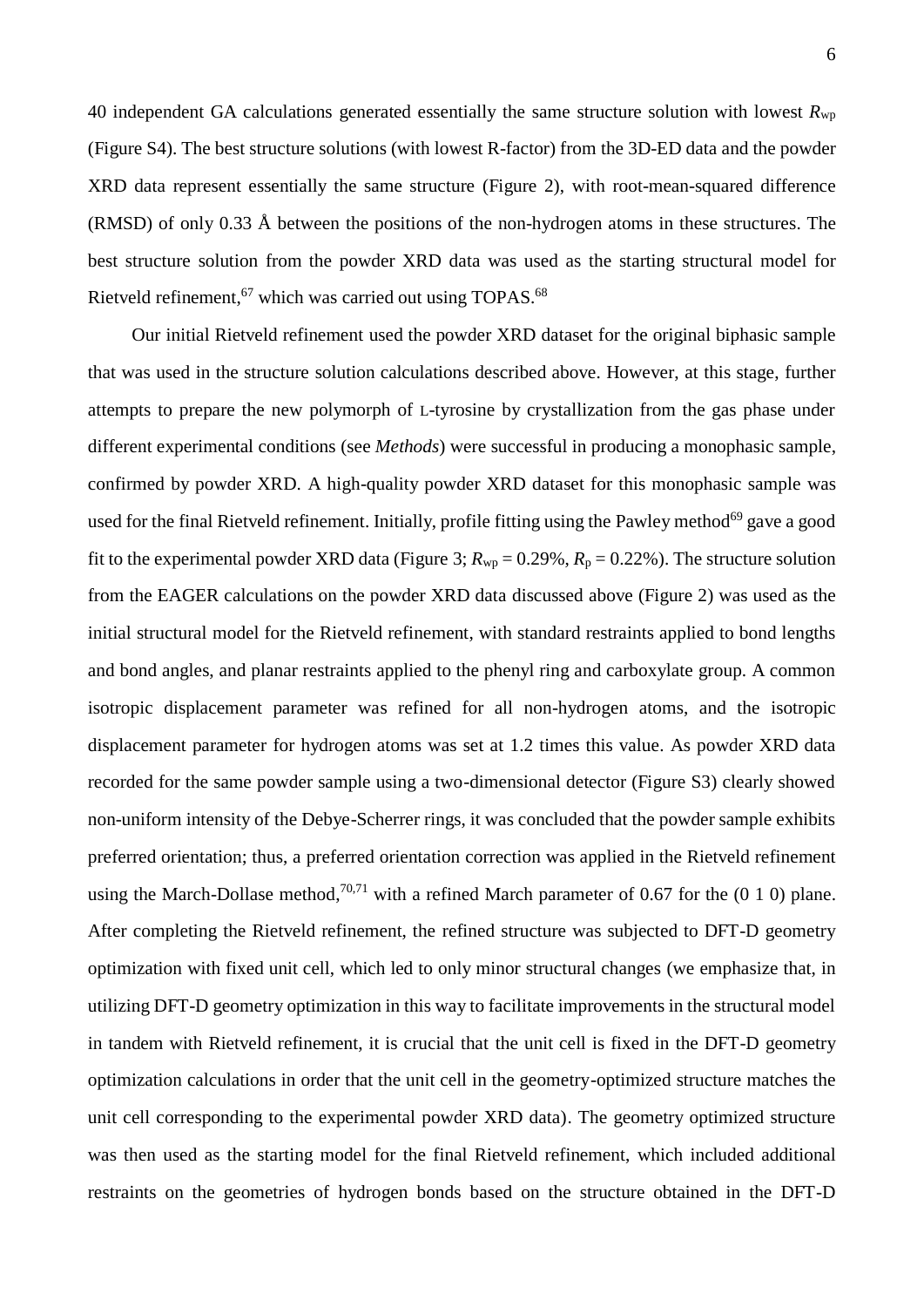geometry optimization. The final Rietveld refinement gave a high-quality fit to the powder XRD data (Figure 4;  $R_{wp} = 0.30\%$ ,  $R_p = 0.23\%$ ), comparable to the quality of fit obtained in Pawley fitting (Figure 3), with the following final refined parameters:  $a = 7.6764(6)$  Å,  $b = 5.8870(3)$  Å,  $c =$ 9.6143(6) Å,  $\beta = 94.575(4)$ °,  $V = 433.10(5)$  Å<sup>3</sup> (2 $\theta$  range,  $8^{\circ} - 70^{\circ}$ ; 3858 profile points; 93 refined variables; 81 restraints). The crystal structure of the β polymorph of L-tyrosine obtained in the final Rietveld refinement has been deposited in the CSD (deposition number: 2114085).

Least-squares refinement was also carried out against the 3D-ED data using the kinematical treatment. The starting structural model for the refinement was the structure solution obtained from the 3D-ED data using EAGER (see Figure 2), with unit cell parameters taken from the profile-fitting (in this case Pawley fitting) of the powder XRD data and with hydrogen atoms included based on geometric restraints. An initial refinement using isotropic atomic displacement parameters converged with  $R1 = 25.1\%$ . A final refinement using additional restraints on the C–C, C–O and C–N distances in order to improve the bonding geometries converged with  $R1 = 25.1\%$ . The final refined structures from the powder XRD data and 3D-ED data are in good agreement (Figure S5; RMSD for nonhydrogen atoms, 0.135 Å).

As further validation of the crystal structure of the β polymorph of L-tyrosine, DFT-D geometry optimization (using PBE-TS and with fixed unit cell) on the final refined structure from the Rietveld refinement led to only minor atomic displacements (Figure S6; RMSD for non-hydrogen atoms, 0.025 Å), confirming that the final refined crystal structure is very close to a minimum on the energy landscape. Furthermore, the isotropic solid-state  $^{13}$ C NMR chemical shifts calculated using DFT-D/GIPAW methodology (see *Methods*) for the crystal structure of the β polymorph (Table S5) are in close agreement with the isotropic chemical shifts in the experimental high-resolution solid-state  $^{13}C$ NMR spectrum of this material, as shown in Figure 5. Thus, in addition to being in excellent agreement with the experimental powder XRD data, as presented above (Figure 4), our reported crystal structure of the β polymorph of L-tyrosine is also confirmed to be in excellent agreement with the experimental solid-state <sup>13</sup>C NMR data.

We note that the high-resolution solid-state <sup>13</sup>C NMR spectrum of the β polymorph (Figure 5) is clearly distinct from that of the  $\alpha$  polymorph (Figure S10), and in each case there is good agreement between the experimental solid-state  $^{13}$ C NMR spectrum and the isotropic  $^{13}$ C NMR chemical shifts calculated from the crystal structure using DFT-D/GIPAW methodology (Table S5). These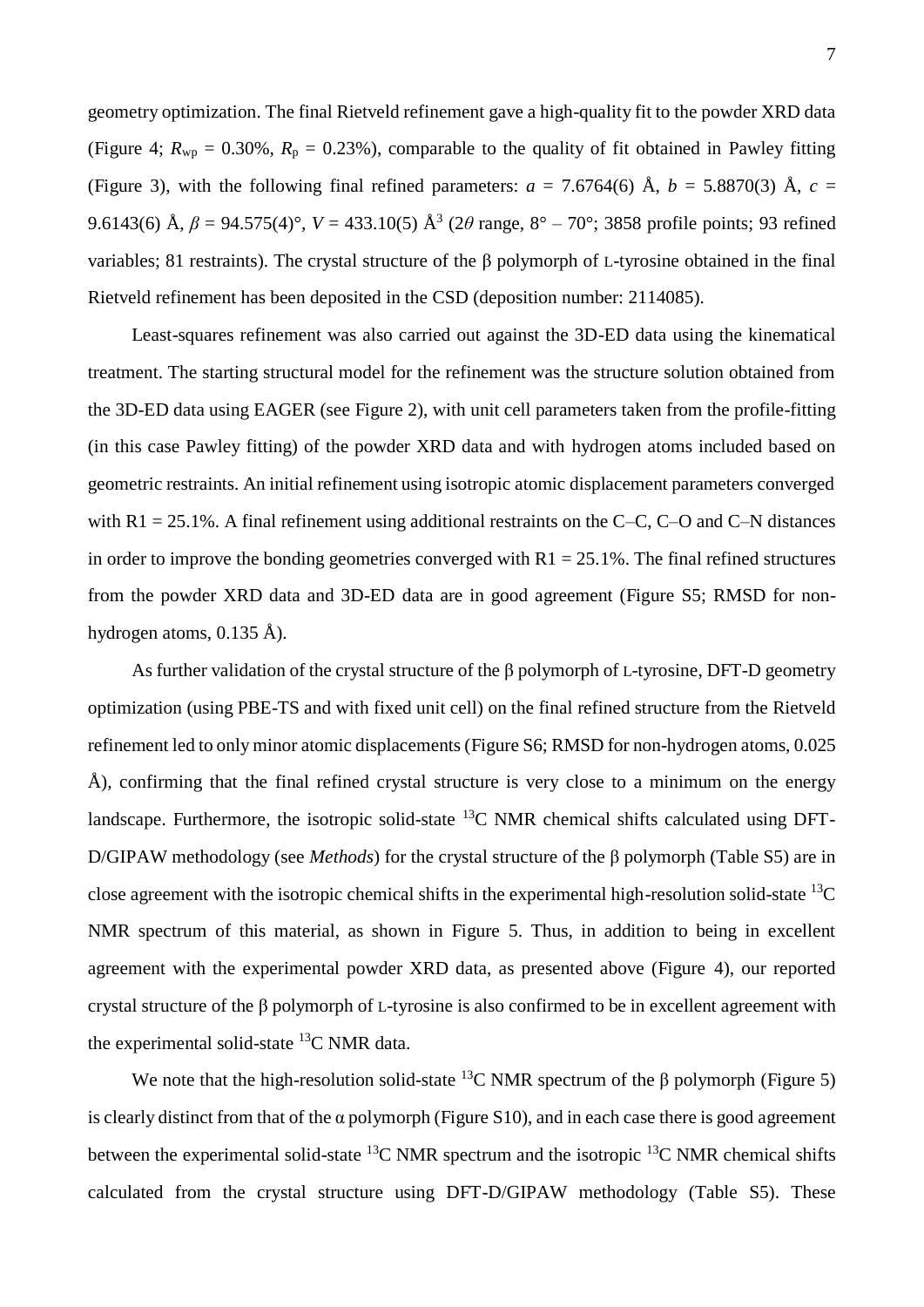observations highlight the utility of DFT-D/GIPAW calculations to compute reliable solid-state NMR data for known crystal structures, both in the context of polymorph characterization and as a powerful strategy in conjunction with structure determination from powder XRD data.

## *Relative Energies of the and β Polymorphs of L-Tyrosine*

To assess the relative energetic properties of the crystal structure of the β polymorph of L-tyrosine reported here and the crystal structure of the  $\alpha$  polymorph reported previously<sup>47</sup> (from single-crystal XRD), periodic DFT-D calculations (see *Methods*) were carried out using different functionals (PBE and PBE0) combined with different methods for dispersion correction (TS and MBD). For each polymorph, the experimentally determined crystal structure at ambient temperature was taken as the initial structural model for DFT-D geometry optimization (with fixed unit cell) using PBE-TS. For the resulting geometry optimized structures, single-point energy calculations were carried out using each of the four combinations of functional and dispersion correction method discussed above. For each calculation method, the energy is higher for the  $\beta$  polymorph than the  $\alpha$  polymorph, with the following energy differences (expressed per mole of L-tyrosine molecules):  $4.74 \text{ kJ}$  mol<sup>-1</sup> (PBE-TS), 3.96 kJ mol<sup>-1</sup> (PBE-MBD), 3.66 kJ mol<sup>-1</sup> (PBE0-TS), 3.64 kJ mol<sup>-1</sup> (PBE0-MBD). Among these methods, PBE0-MBD is considered<sup> $72,73$ </sup> to give the most reliable assessment of the relative energies of polymorphs of organic materials. We note that the calculated energy difference using PBE0-MBD of 3.64 kJ mol<sup>-1</sup> between the α and β polymorphs is fully consistent<sup>74</sup> with the β polymorph being an experimentally observable meta-stable polymorph of L-tyrosine. From the crystal structures determined at ambient temperature, the densities of the  $\alpha$  and  $\beta$  polymorphs are 1.414 g cm<sup>-3</sup> and 1.389 g cm<sup>-3</sup>, respectively. Clearly, the higher density of the  $\alpha$  polymorph may be a contributing factor to the lower energy of this polymorph established from the DFT-D calculations.

## *Structural Properties of the β Polymorph of L-Tyrosine*

The β polymorph of L-tyrosine (Figure 6) comprises alternate hydrophobic and hydrophilic layers parallel to the *ab*-plane. The hydrophilic region contains the amino acid head-groups and the OH groups of the side-chains, while the hydrophobic region contains the phenyl rings of the side-chains. The hydrogen-bonding involving the amino acid head-groups gives rise to a ribbon motif (Figure 7) propagating along the *b*-axis. The ribbon is constructed from two strands of L-tyrosine molecules, with N–H…O hydrogen bonding between adjacent molecules in a given strand and between molecules in the two strands. The ribbon is also engaged in hydrogen bonding with the OH groups of the side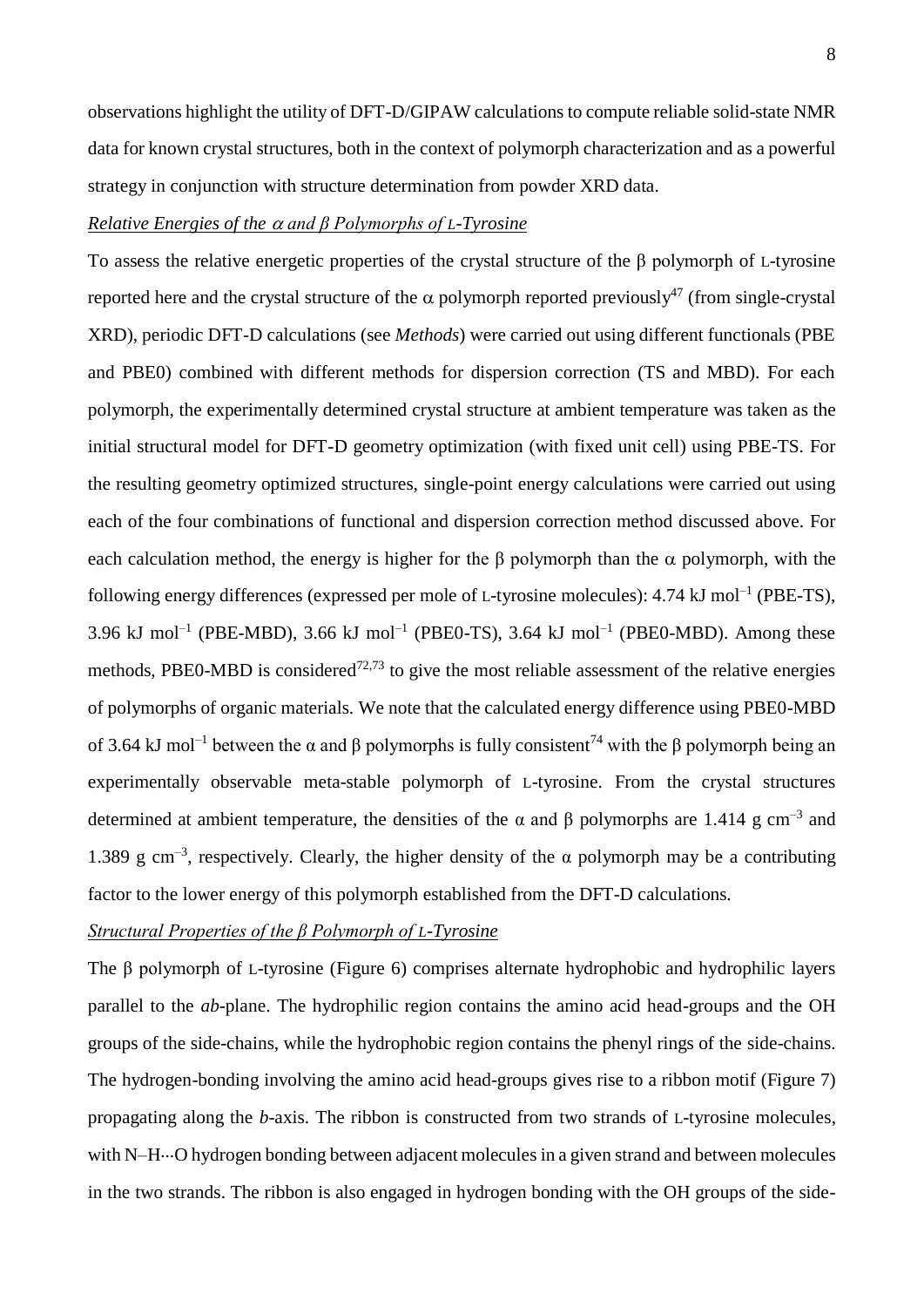chains of the molecules that form the hydrogen-bonded ribbons in the layers "above" and "below" along the *c*-axis (Figure 8). The contiguous hydrogen-bonded network comprises corrugated slabs (with a mean plane parallel to the *bc*-plane; Figure 6) constructed from the hydrogen-bonded ribbons parallel to the *b*-axis and hydrogen-bonding (involving the OH groups) to adjacent ribbons along the *c*-axis. Adjacent corrugated slabs are related by translation along the *a*-axis and interact through van der Waals interactions.

We now compare the structural properties of the  $\alpha$  and  $\beta$  polymorphs, firstly noting that the molecular conformation is similar in each polymorph. However, while the β polymorph contains onedimensional hydrogen-bonded ribbons, the hydrophilic region of the  $\alpha$  polymorph comprises a twodimensional hydrogen-bonded array (Figures S8 and S9) involving the amino acid head-groups and the OH groups of molecules in the layers above and below. Consequently, the  $\alpha$  polymorph is a threedimensionally connected hydrogen-bonded structure, in contrast to the two-dimensionally connected hydrogen-bonding arrangement (corrugated slabs) in the β polymorph.

A more detailed description of the crystal structure of the β polymorph, and comparison to the structural properties of the α polymorph, is given in Section S2.

## *Crystal Structure Prediction of L-Tyrosine*

To further explore the polymorphic landscape of L-tyrosine, structure prediction calculations were carried out using the AIRSS methodology<sup>45,46</sup> (see *Methods*). The "initial" geometry optimization in AIRSS produced seven trial crystal structures for further consideration. One pair of trial structures (ranked 1 and 3 in the initial energy ranking using PBE-TS; see Table S1) resembled the  $\alpha$  polymorph and another pair of trial structures (ranked 2 and 6 in the initial energy ranking using PBE-TS; Table S1) resembled the β polymorph.

The seven trial structures from AIRSS were then subjected to "precise" geometry optimization (using PBE-TS and including relaxation of the unit cell) in FHI-aims, and the results are summarized in Table S2. In the "precise" geometry optimization, trial structures 1 and 3 converged (with an energy difference of only 0.04 kJ mol<sup>-1</sup>) on the same structure corresponding to the  $\alpha$  polymorph, while trial structures 2 and 6 converged (with an energy difference of only  $0.06 \text{ kJ mol}^{-1}$ ) on the same structure corresponding to the β polymorph. The good agreement between the crystal structure corresponding to the β polymorph from this calculation (specifically structure 6, which had slightly lower energy than structure 2; see Table S2) and the crystal structure of the β polymorph determined from Rietveld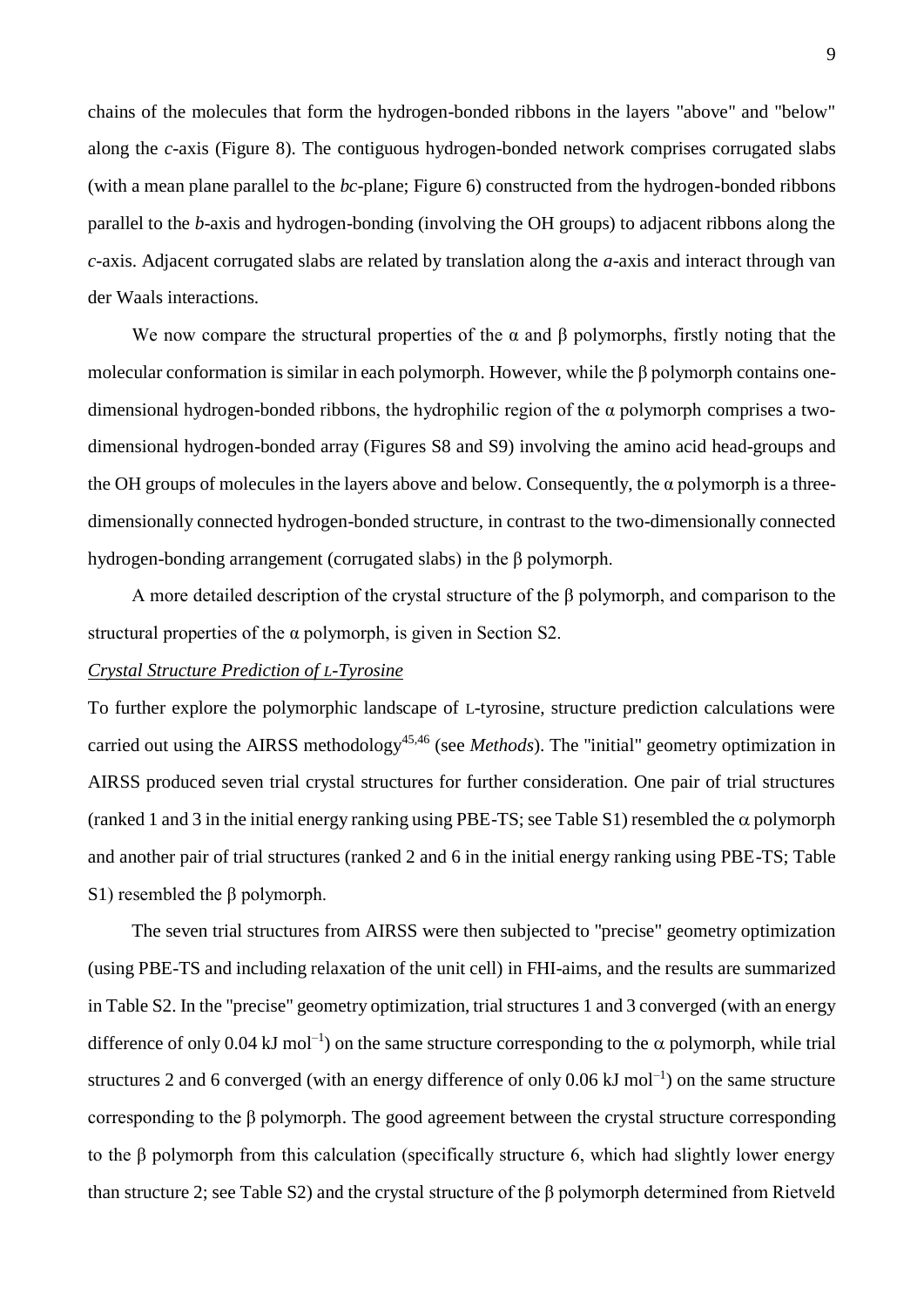10

distinct polymorphs that have not been reported previously in experimental studies and are hereafter denoted "predicted structures" A, B and C, respectively.

Thus, the seven initial trial structures from AIRSS were reduced to five distinct structures, representing five predicted polymorphs of L-tyrosine. Following the "precise" geometry optimization, the energy of each of the five polymorphs was then determined using a single-point PBE0-MBD calculation. The structure corresponding to the  $\alpha$  polymorph is lowest in energy and the structure corresponding to the β polymorph is next lowest in energy. The calculated PBE0-MBD energies of each polymorph, relative to the energy of the  $\alpha$  polymorph, are: 4.10 kJ mol<sup>-1</sup> ( $\beta$  polymorph); 11.11 kJ mol<sup>-1</sup> (predicted structure A); 11.79 kJ mol<sup>-1</sup> (predicted structure B); 27.56 kJ mol<sup>-1</sup> (predicted structure C). As predicted structures A, B and C are all significantly higher in energy than the  $\alpha$ polymorph, it is perhaps unlikely<sup>74</sup> that they represent experimentally accessible meta-stable polymorphs of L-tyrosine. However, the computational approach used here neglects entropic factors, which could have a significant influence on the relative energetic properties of the different structures. Crystallographic data for the five structures predicted by AIRSS (following "precise" geometry optimization) are summarized in Table S3, and cif files of these structures are included in ESI.

It is interesting to note that predicted structure A (Figure S11) and predicted structure C (Figure S13) share several features in common with the β polymorph of L-tyrosine. In particular, these structures have a similar hydrogen-bonded ribbon motif (see Figure 7) comprising two strands constructed from amino acid head-groups, with N–H...O hydrogen bonding between adjacent molecules in a given strand and between molecules in the two strands, and the hydrogen-bonded ribbon is also engaged in hydrogen bonding with the OH groups of molecules involved in adjacent hydrogen-bonded ribbons. The contiguous hydrogen-bonded network in these structures comprises corrugated slabs of L-tyrosine molecules [with mean plane parallel to the *bc*-plane for the β polymorph (Figure 6) and parallel to the *ab*-plane for predicted structures A (Figure S11) and C (Figure S13)], which interact with adjacent corrugated slabs through van der Waals interactions. The structures of the β polymorph and predicted structures A and C differ in the details of the topology and the relative arrangement of these corrugated slabs.

In contrast, predicted structure B (Figure S12) contains hydrogen-bonded chains of L-tyrosine molecules linked by N–H...O interactions between amino acid head-groups (analogous to a single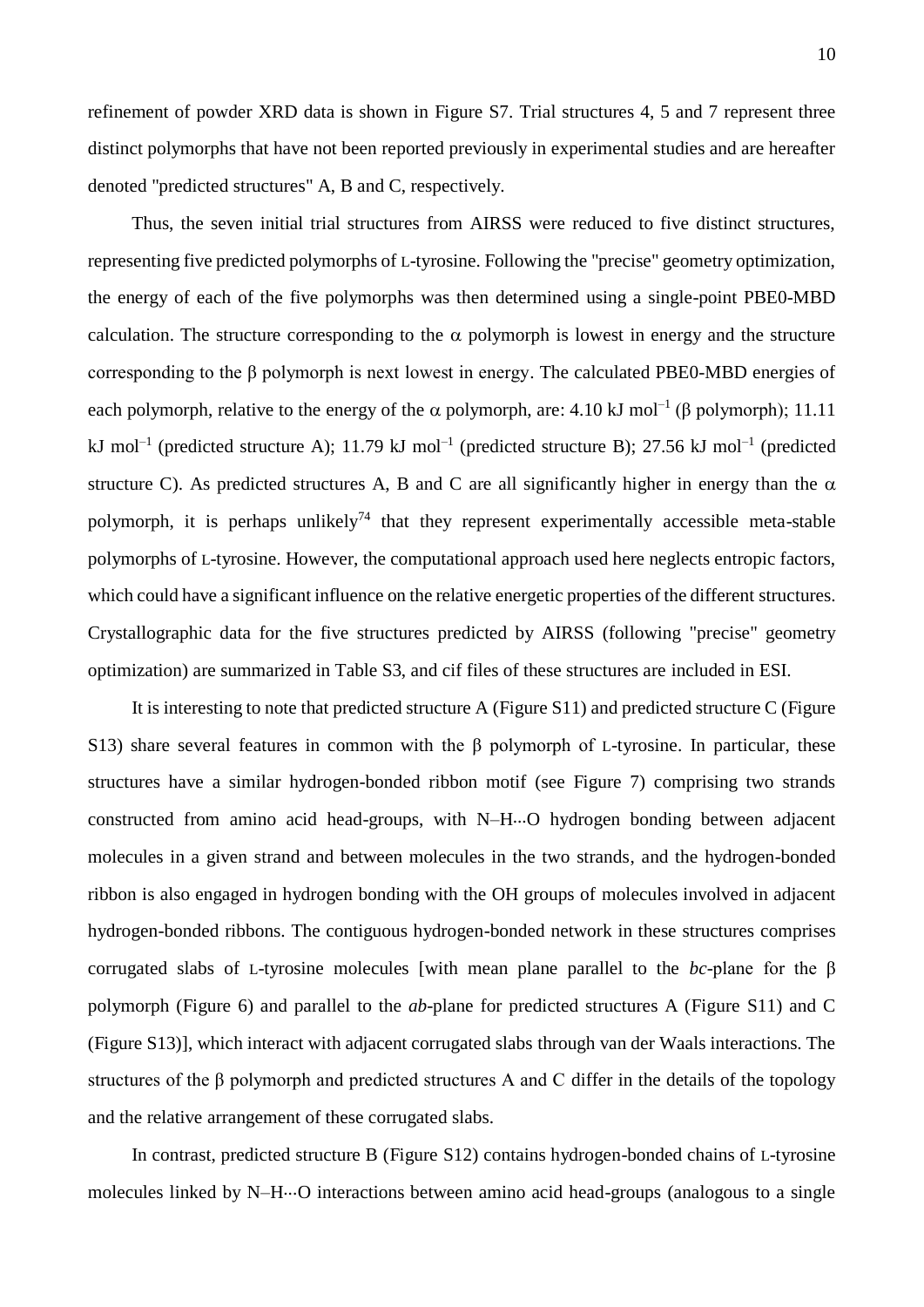strand of the hydrogen-bonded ribbon motif observed in the β polymorph). Each hydrogen-bonded chain is also engaged in hydrogen bonding with the OH groups of molecules in an adjacent chain. In this structure, the contiguous hydrogen-bonded network comprises columns of molecules (extending along the *a*-axis; Figure S12), which interact with adjacent columns through van der Waals interactions.

## **Concluding Remarks**

In conclusion, a new polymorph of L-tyrosine (β polymorph) has been prepared by crystallization from the gas phase, with the crystal structure determined successfully by combined analysis of 3D-ED data and powder XRD data, in conjunction with periodic DFT-D calculations. The final structure of the β polymorph from Rietveld refinement was further validated by: (i) periodic DFT-D geometry optimization, which confirms that the crystal structure is very close to a minimum on the energy landscape, and (ii) comparison between isotropic  ${}^{13}$ C NMR chemical shifts calculated for the crystal structure using DFT-D methodology and those observed in the experimental high-resolution solidstate <sup>13</sup>C NMR spectrum, which shows an excellent match between calculated and experimental values. Furthermore, DFT-D calculations at the PBE0-MBD level indicate that the crystal structure determined here for the  $\beta$  polymorph is meta-stable relative to the crystal structure of the  $\alpha$  polymorph reported previously.

Structure prediction calculations using the AIRSS methodology generated five plausible polymorphic crystal structures for L-tyrosine. The lowest energy structure is the  $\alpha$  polymorph, with the β polymorph higher in energy by *ca*. 4 kJ mol<sup>-1</sup>; the other three predicted structures are higher in energy than the  $\alpha$  polymorph by more than 11 kJ mol<sup>-1</sup>. In addition to expanding our understanding of the structural properties of L-tyrosine in the crystalline state, the research strategy described in this paper serves to highlight the significant advantages that can be gained by combined analysis of 3D-ED data and powder XRD data, together with the application of periodic DFT-D calculations and consideration of solid-state NMR data, within a robust protocol for crystal structure determination of materials that are unsuitable for structural characterization by single-crystal XRD.

#### **Methods**

#### *Sample Preparation*

The β polymorph of L-tyrosine was prepared by crystallization from the gas phase, following sublimation of a powder sample (*ca*. 12.5 mg) of the  $\alpha$  polymorph. The sample was heated under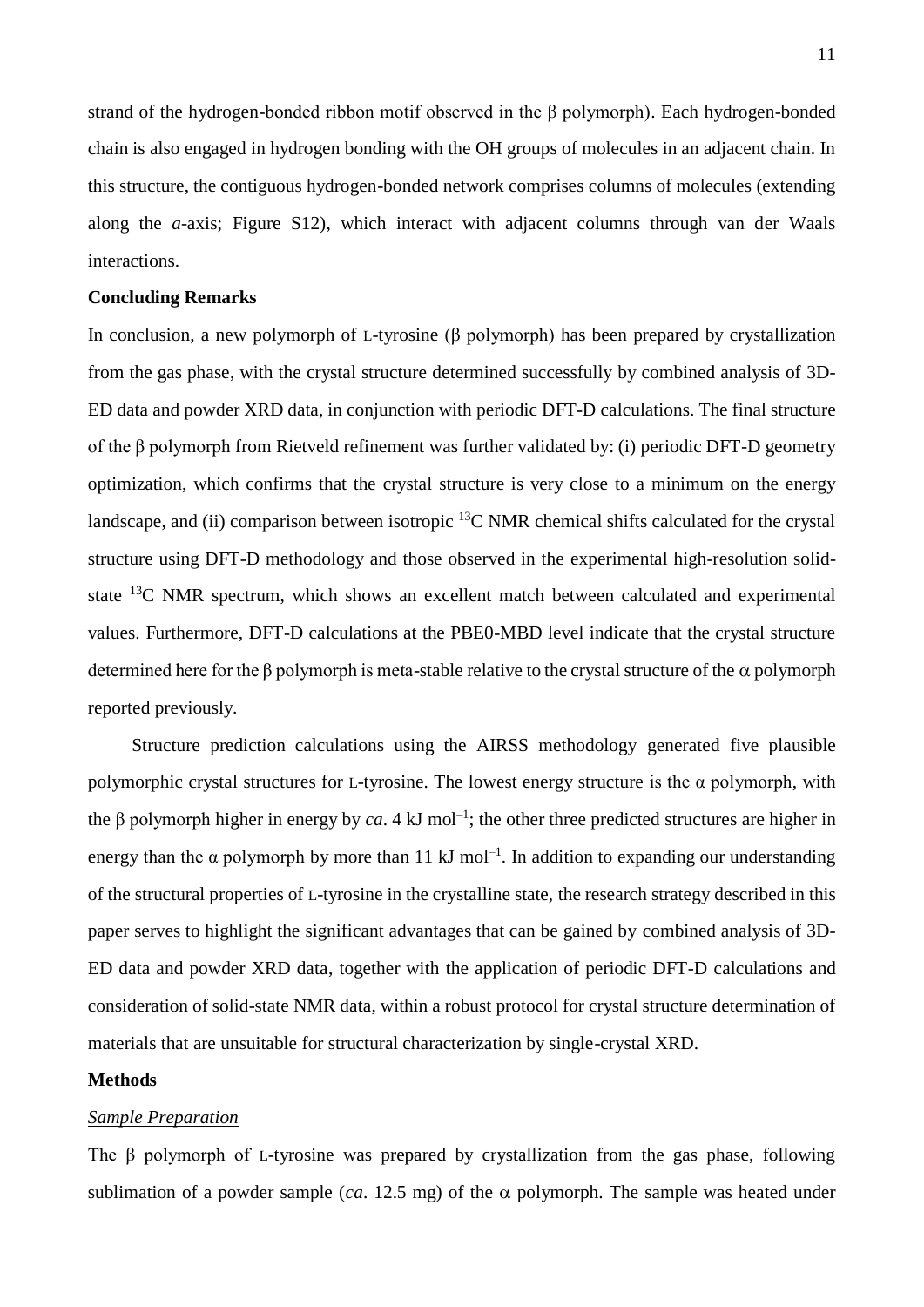vacuum inside a cylindrical curved-bottom vessel containing a cold finger (see Figure S1a). The cold finger was filled with acetone/dry ice at  $-78$  °C (dry ice was added periodically to maintain the temperature at –78 °C). The temperature of the sample was increased from ambient temperature to a target temperature over a period of *ca*. 10 min, and was then left at the target temperature until sublimation was complete. During this time, microcrystalline powder samples deposited on the cold finger and on the outer glass tube (Figure S1b). The powder samples collected from these different parts of the apparatus were analyzed separately. In the initial experiments involving sublimation at 300 °C, the sample collected from the outer glass tube was found (from powder XRD analysis) to be a biphasic sample comprising primarily the  $\beta$  polymorph, but with a small amount of the  $\alpha$  polymorph. In later experiments involving sublimation at 275 °C, the sample collected from the outer glass tube was found to be a monophasic sample of the β polymorph. In all experiments, the sample collected from the cold finger was a monophasic sample of the  $\alpha$  polymorph.

#### *Powder XRD*

Powder XRD data were recorded at ambient temperature (21 °C) on a Bruker D8 Diffractometer (Gemonochromated CuKα<sub>1</sub> radiation; Våntec detector covering 3<sup>°</sup> in 2θ; 2θ range, 4<sup>°</sup> to 70<sup>°</sup>; step size, 0.016°). The polycrystalline sample was packed into a glass capillary (0.7 mm diameter) which was flame sealed and placed on a foil-type sample holder. The data collection time was 64.5 hr for the original biphasic sample and 191 hr for the pure sample of the β polymorph. Although the powder XRD data were measured in the 2*θ* range from 4<sup>°</sup> to 70<sup>°</sup>, no peaks are observed below  $2\theta = 8$ <sup>°</sup> and no peaks are predicted for the β polymorph below  $2\theta = 8^\circ$ . Thus, the region below  $2\theta = 8^\circ$  was excluded from the powder XRD data used in Pawley fitting and Rietveld refinement.

To assess the degree of preferred orientation in the powder sample, two-dimensional powder XRD data were recorded at ambient temperature on an Agilent SuperNova diffractometer using CuKα radiation and an Atlas detector. The instrument was configured with the two-dimensional detector perpendicular to the incident beam direction, with a sample-to-detector distance of 100 mm. The capillary containing the powder sample was oriented with the capillary axis perpendicular to the incident X-ray beam. Data were collected over a period of 10 s, with the capillary rotated through an angular range of 10° about the capillary axis during the data collection.

#### *Electron Diffraction*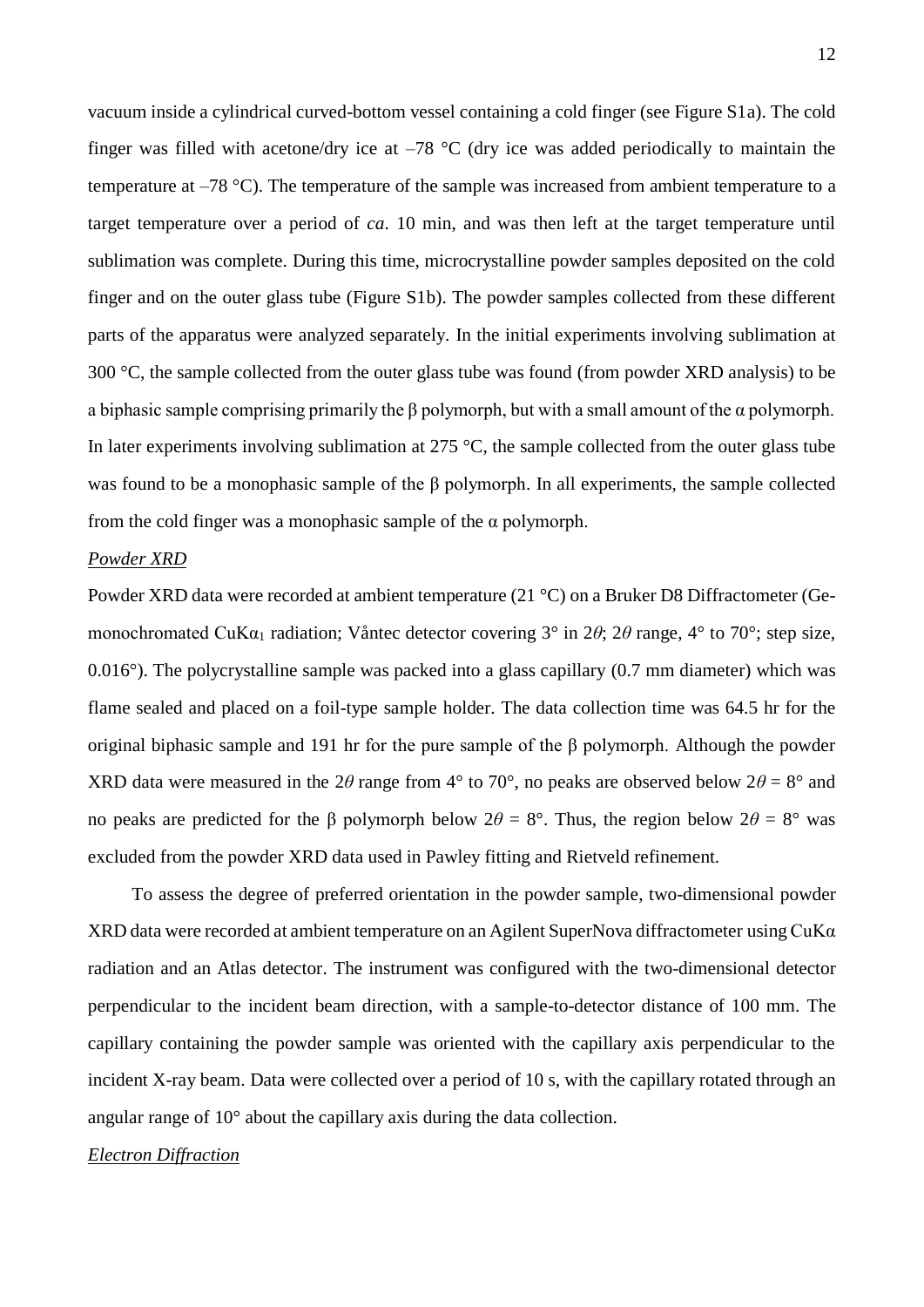The dry powder of the β polymorph of L-tyrosine was dispersed directly on a continuous carbon film supported by a 200-mesh copper grid, which was then mounted on a Gatan cryo-transfer tomography holder (No. 914). 3D-ED data were collected using a JEOL JEM-2100 transmission electron microscope (TEM) operating at an accelerating voltage of 200 kV, with the sample cooled to *ca*. 100 K. The 3D-ED data were recorded using the continuous rotation electron diffraction (cRED) method<sup>51</sup> by continuously tilting the goniometer with tilt speed 0.454° per second. During tilting, the crystal was tracked by sequential defocusing of the intermediate lens using the Instamatic software.<sup>75</sup> The data collection covered a rotation range of 98.41° (for more details, see Table S4). The diffraction patterns were collected using the high-speed hybrid detection camera Timepix Quad (ASI) with integration time 0.5 s. The datasets were processed using X-ray Detector Software  $(XDS)^{52}$  in order to extract intensity data. Structure refinement against 3D-ED data was carried out using SHELXL,<sup>76</sup> with isotropic atomic displacement parameters and atomic scattering factors for electrons. Hydrogen atoms were included within the structural model based on geometric restraints using the HFIX command in SHELXL.

#### *Solid-State NMR Spectroscopy*

High-resolution solid-state <sup>13</sup>C NMR data were recorded at ambient temperature (20  $^{\circ}$ C) for samples of the α polymorph and the β polymorph of L-tyrosine on a Bruker AVANCE III spectrometer at the U. K. High-Field (850 MHz) Solid-State NMR Facility (<sup>13</sup>C Larmor frequency, 213.8 MHz; 4 mm HX probe; zirconia rotor; MAS frequency, 12 kHz) using ramped  ${}^{1}H\rightarrow {}^{13}C$  cross-polarization with <sup>1</sup>H decoupling (using SPINAL-64) applied during acquisition. The total number of scans acquired was 32 for the  $\alpha$  polymorph and 224 for the  $\beta$  polymorph, with a recycle delay of 60 s between each scan. The <sup>13</sup>C NMR data were referenced using L-alanine, for which the carboxylate resonance was set to 177.9 ppm.

## *DFT-D Calculations in Conjunction with Structure Determination of the β Polymorph from Powder XRD Data*

Periodic DFT-D calculations were carried out at various stages of the structure determination of the β polymorph (particularly in conjunction with Rietveld refinement from powder XRD data) using the CASTEP program<sup>77</sup> (Academic Release Version 8.0). In particular, structural models were subjected to geometry optimization (with fixed unit cell) using ultrasoft pseudopotentials,<sup>78</sup> PBE functional,<sup>79</sup> semi-empirical dispersion correction using the TS correction scheme,<sup>80</sup> preserved space group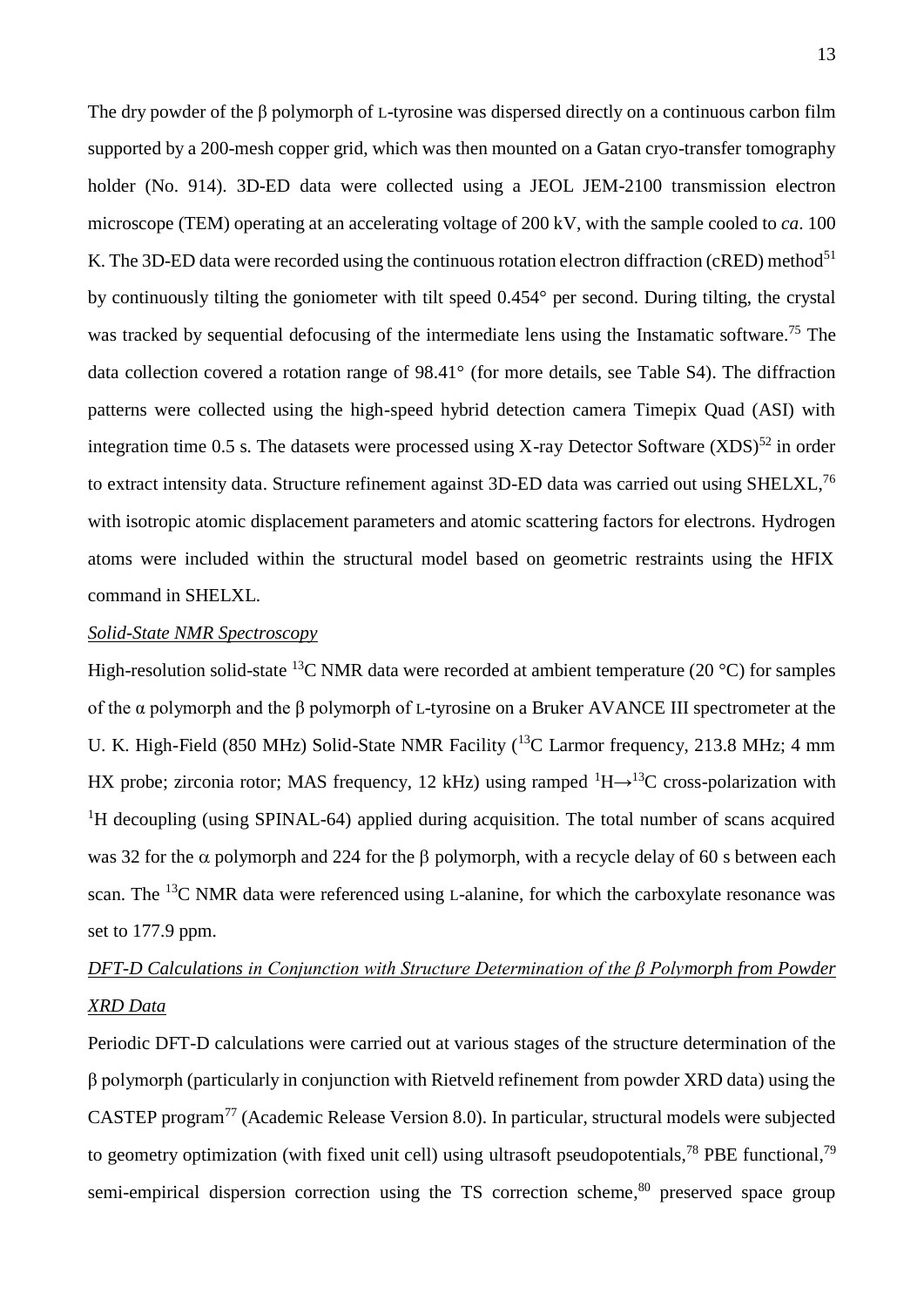symmetry, periodic boundary conditions, a basis set cut-off energy of 700 eV and a Monkhorst-Pack grid<sup>81</sup> of minimum sample spacing  $(0.05 \times 2\pi)$   $\rm \AA^{-1}$ . Convergence criteria for geometry optimization were 0.01 eV  $\rm \AA^{-1}$  for the maximum atomic force, 0.00001 eV per atom on the total energy, and 0.001 Å for atomic displacements.

## *DFT-D Calculations of Solid-State <sup>13</sup>C NMR Data*

Solid-state <sup>13</sup>C NMR chemical shifts were calculated using CASTEP (Academic Release version 8.0) for the crystal structure of the β polymorph of L-tyrosine obtained in the Rietveld refinement and following DFT-D geometry optimization (with fixed unit cell) of this structure, as described above. The same method was used to calculate the solid-state  ${}^{13}$ C NMR chemical shifts for the published crystal structure<sup>47</sup> of the  $\alpha$  polymorph of L-tyrosine. In these calculations, the Gauge Including Projector Augmented Wave (GIPAW) approach<sup>82-87</sup> was used with a cut-off energy of 700 eV and PBE functional. A set of isotropic  $^{13}$ C NMR shielding values were generated from the CASTEP calculations. From the isotropic <sup>13</sup>C NMR shielding value ( $\sigma_{\text{calc}}$ ) calculated for each <sup>13</sup>C environment in the crystal structure, the corresponding calculated isotropic <sup>13</sup>C NMR chemical shift ( $\delta_{\text{calc}}$ ) was determined<sup>84</sup> from the equation  $\delta_{\text{calc}} = \langle \delta_{\text{exp}} \rangle + \langle \sigma_{\text{calc}} \rangle - \sigma_{\text{calc}}$ , where  $\langle \delta_{\text{exp}} \rangle$  denotes the mean of the isotropic  $^{13}$ C NMR chemical shifts determined from the experimental high-resolution solid-state  $^{13}$ C NMR spectrum and  $\langle \sigma_{\text{calc}} \rangle$  denotes the mean of the calculated isotropic <sup>13</sup>C NMR shielding values. For the β polymorph,  $\langle \delta_{exp} \rangle = 116.30$  ppm and  $\langle \sigma_{calc} \rangle = 54.21$  ppm. For the α polymorph,  $\langle \delta_{exp} \rangle =$ 116.23 ppm and  $\langle \sigma_{\text{calc}} \rangle$  = 53.33 ppm.

## *DFT-D Calculations to Compare the Energetic Properties of the α and β Polymorphs of L-Tyrosine*

After completing the Rietveld refinement, comparison of the energetic properties of the β polymorph and the previously reported  $\alpha$  polymorph was carried out through DFT-D calculations using the FHIaims software package<sup>88</sup> (date stamp: 191029). In this component of the work, different functionals and different methods for dispersion correction were considered, with FHI-aims selected for this study on account of its efficiency for periodic hybrid-DFT calculations.<sup>89,90</sup> Initially, the final refined crystal structure of the β polymorph from the Rietveld refinement and the previously published crystal structure of the  $\alpha$  polymorph<sup>47</sup> were subjected to geometry optimization with fixed unit cell using the PBE-TS method, and based on a convergence criterion of 0.01 eV  $\AA^{-1}$  for the maximum atomic force. Following the geometry optimization, single-point energy calculations were carried out using both generalized gradient approximation (GGA) and hybrid-GGA exchange-correlation functionals,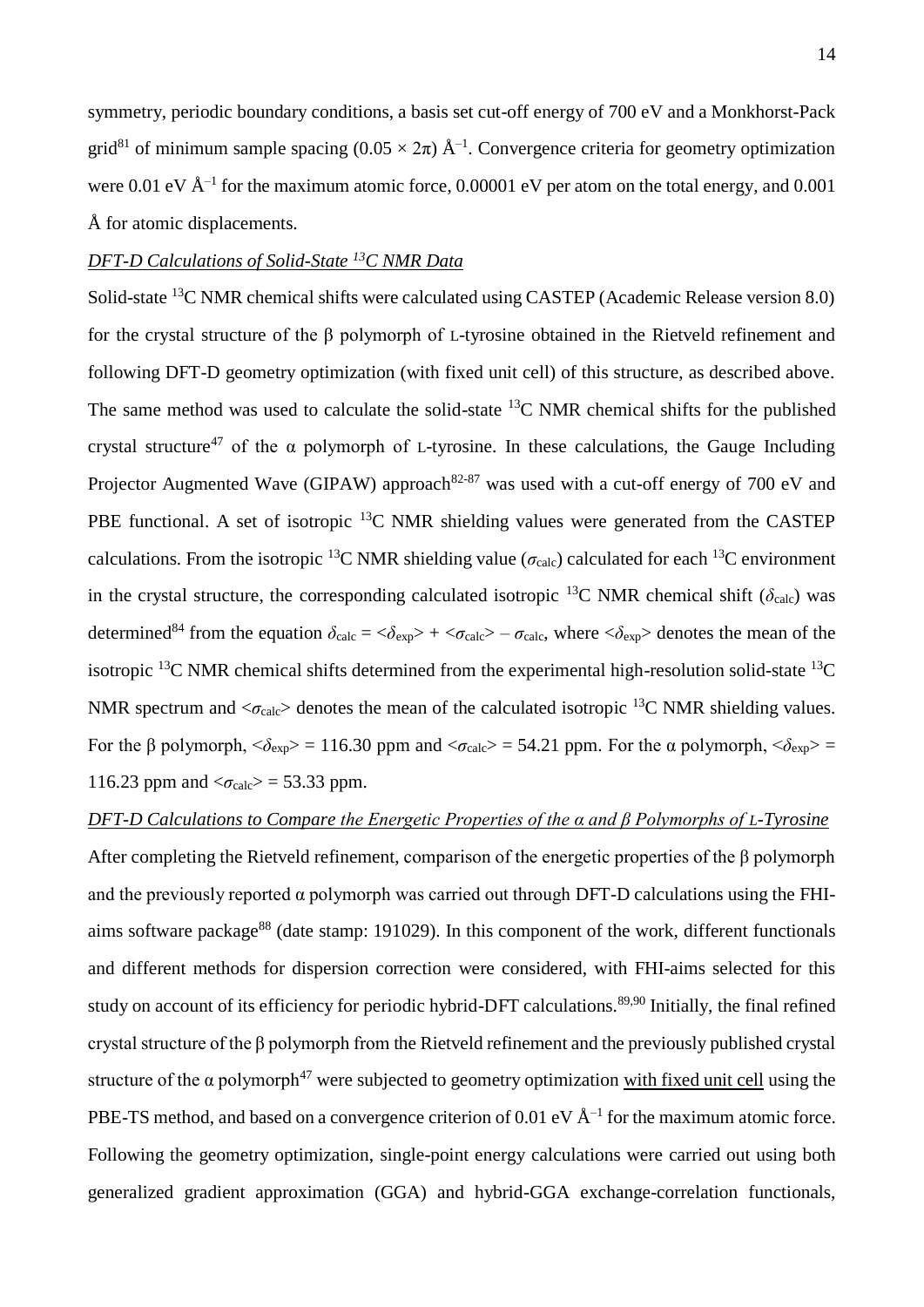specifically PBE<sup>79</sup> and PBE0,<sup>91</sup> coupled with either the Tkatchenko-Scheffler (TS) method<sup>80</sup> or the many-body dispersion (MBD) method<sup>92</sup> for dispersion correction. Thus, the complete set of exchange-correlation functionals considered in the single-point energy calculations were: PBE-TS, PBE-MBD, PBE0-TS and PBE0-MBD. All calculations were carried out with an "intermediate" basis set and relativistic effects were included *via* the scaled zeroth order regular approximation.<sup>88</sup> A Γcentred **k**-grid was used with a minimum sample spacing of  $(0.05 \times 2\pi)$  Å<sup>-1</sup> [testing with a denser **k**grid sampling of  $(0.04 \times 2\pi)$  Å<sup>-1</sup> gave changes in relative energies less than 1 meV]. The electronic structure self-consistent field (SCF) cycle was considered converged when changes in the electron density, the total energy and the sum of the eigenvalue energies were below  $10^{-6}$  e  $a_0^{-3}$ ,  $10^{-6}$  eV and 10–6 eV, respectively.

## *Crystal Structure Prediction*

Crystal structure prediction of L-tyrosine was carried out using the *ab-initio* random structure searching (AIRSS) method,<sup>45,46</sup> which has recently been used successfully for other organic molecular crystals.<sup>93,94</sup> The AIRSS methodology for structure prediction involves two steps: (1) generation of trial structures by "intelligent" random searching, and (2) geometry optimization and energy-ranking of the trial structures using full periodic DFT calculations (PBE-TS).

Stage (1) considered crystal structures containing *Z* molecules per unit cell, with  $Z = 1, 2, 3, 4$ or 6. Structures were generated from an initial, randomly placed molecule by applying the symmetry operators of all space groups. In this structure-generation step, the unit cell parameters were allowed to vary within constraints to give a volume per molecule within 10% of an initial estimate of 210  $\AA^3$ . Minimum intermolecular atom-atom distances were also specified in order to eliminate structures containing unreasonable intermolecular contacts. Searches with smaller unit cells (corresponding to  $Z = 1$  or 2) were carried out with a global minimum separation of 2 Å. The minimum separations between intermolecular pairs of atomic species in the resulting low-energy structures were determined and used to specify minimum separations in searches with larger unit cells (corresponding to  $Z = 3$ , 4 or 6). In Stage (2), "initial" geometry optimization (including relaxation of the unit cell) and energy ranking was achieved by DFT calculations using the CASTEP code,<sup>77</sup> which uses a planewave basis-set together with pseudopotentials to represent the core-valence interaction. All calculations used the PBEsol functional,<sup>95</sup> a plane-wave cut-off energy of 800 eV and a Brillouin zone sampling of  $(0.07 \times 2\pi)$   $\rm \AA^{-1}$ . The convergence criteria were set to the CASTEP default tolerances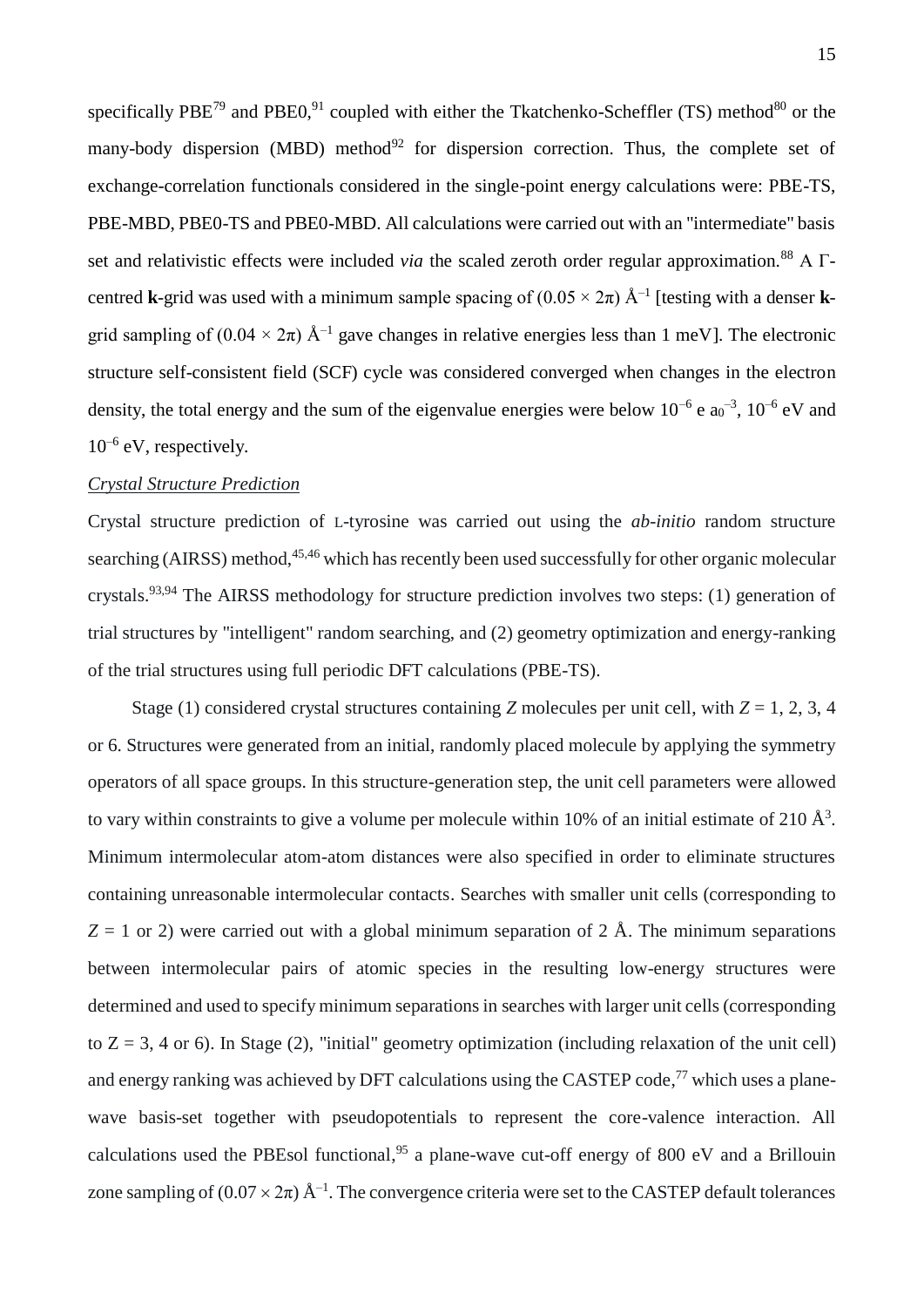of  $2 \times 10^{-5}$  eV per atom on the total energy, 0.05 eV  $\rm \AA^{-1}$  on the maximum atomic force,  $1 \times 10^{-3}$   $\rm \AA$ on the maximum atomic displacement, and 0.1 GPa on the maximum stress component. This initial structure prediction produced low-energy structures only for  $Z = 2$  and  $Z = 4$ . Structures in non-chiral space groups were removed from the initial structure prediction list, giving only the chiral structures of interest. The relative energies of the predicted crystal structures generated by the two steps of the AIRSS methodology are shown in Table S1.

Each of the predicted crystal structures resulting from the two stages of AIRSS was then examined by further DFT-D calculations using FHI-aims. First, a "precise" geometry optimization (including relaxation of unit cell parameters) was carried out on each structure using the PBE-TS method and based on a convergence criterion of 0.01 eV  $\AA$ <sup>-1</sup> for the maximum atomic force. Second, for each structure obtained following the "precise" geometry optimization, a single-point calculation was carried out using the PBE0-MBD method to obtain a more reliable energy ranking.<sup>72,73</sup> The results of the energy ranking of the predicted crystal structures following the "precise" geometry optimization and the subsequent single-point PBE0-MBD calculations are given in Table S2.

#### *Comparison of Crystal Structures*

All overlay plots for comparison of crystal structures (Figures 2, S5, S6 and S7) were generated in Mathematica (Version 12.3).<sup>96</sup> In each case, the origins of the unit cells of the two structures were fixed at the same point, the *a*-axes of the two structures were aligned parallel to each other, and the *b*-axes of the two structures were aligned parallel to each other (we note that, for the monoclinic system, the *a*-axis and *b*-axis are orthogonal). For the overlay plots comparing structures with slightly different unit cells (Figures 2 and S7), both unit cells are shown (as indicated in the figure captions).

## **Acknowledgements**

We are grateful to EPSRC (PhD studentship to CJHS) and Cardiff University for funding. AJL acknowledges funding from the UKRI Future Leaders Fellowship programme (MR/T018372/1), PAM thanks the EPSRC for financial support (EP/R008779/1), CJP acknowledges financial support from the EPSRC (EP/P022596/1) and TW acknowledges the Swedish Research Council (VR, 2019- 05465). PAM and DNJ are grateful to GSK for the award of a postdoctoral fellowship (to DNJ). Computing facilities were provided by ARCCA at Cardiff University, Supercomputing Wales, and through membership of the U. K. HPC Materials Chemistry Consortium (MCC), which is funded by the EPSRC (EP/R029431). We thank Dr Benson Kariuki for help with measurement of the powder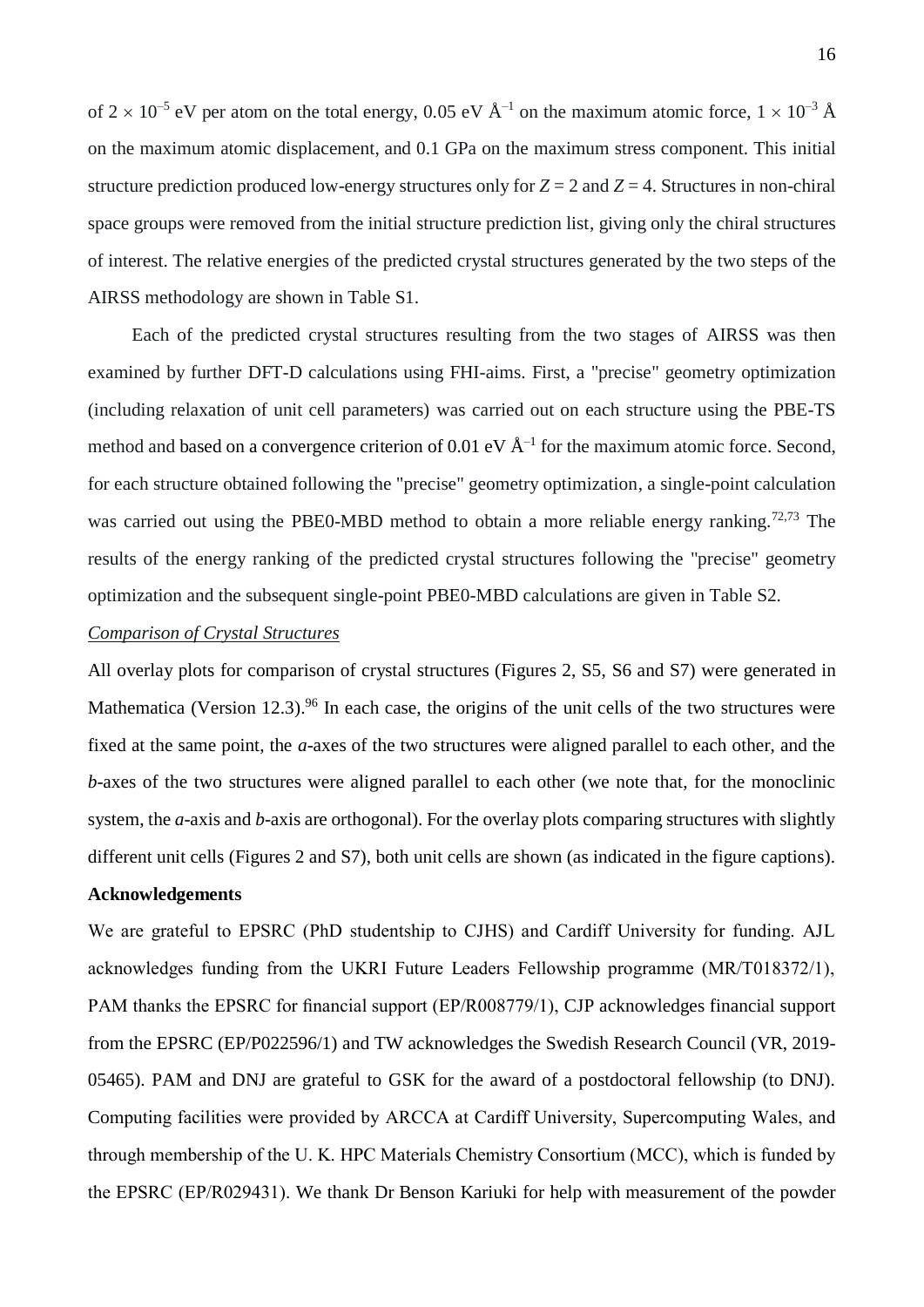XRD data in Figure S3. The U. K. High-Field Solid-State NMR Facility is thanked for the award of spectrometer time; this facility was funded by EPSRC and BBSRC (contract reference PR140003), as well as the University of Warwick, including part funding through Birmingham Science City Advanced Materials Projects 1 and 2 supported by Advantage West Midlands and the European Regional Development Fund.

## **References**

- 1 L. B. McCusker, *Acta Crystallogr. Sect. A*, 1991, **47**, 297-343.
- 2 A. K. Cheetham and A. P. Wilkinson, *Angew. Chem. Int. Ed. Engl.*, 1992, **31**, 1557-1570.
- 3 P. Lightfoot, M. Tremayne, K. D. M. Harris and P. G. Bruce, *J. Chem. Soc. Chem. Commun.*, 1992, 1012-1013.
- 4 K. D. M. Harris, M. Tremayne, P. Lightfoot and P. G. Bruce, *J. Am. Chem. Soc.*, 1994, **116**, 3543-3547.
- 5 D. M. Poojary and A. Clearfield, *Acc. Chem. Res.*, 1997, **30**, 414-422.
- 6 H. Tsue, M. Horiguchi, R. Tamura, K. Fujii and H. Uekusa, *J. Synth. Org. Chem. Jpn.*, 2007, **65**, 1203-1212.
- 7 W. I. F. David and K. Shankland, *Acta Crystallogr. Sect. A.*, 2008, **64**, 52-64.
- 8 K. D. M. Harris, *Top. Curr. Chem.*, 2012, **315**, 133-178.
- 9 J. Martí-Rujas, *Dalton Trans.*, 2020, **49**, 13897-13916.
- 10 R. Vincent and P. A. Midgley, *Ultramicroscopy*, 1994, **53**, 271-282.
- 11 U. Kolb, T. Gorelik, C. Kübel, M. T. Otten and D. Hubert, *Ultramicroscopy*, 2007, **107**, 507- 513.
- 12 X. Zou and S. Hovmoller, *Acta Crystallogr. Sect. A*, 2008, **64**, 149-160.
- 13 P. A. Midgley and A. S. Eggeman, *IUCrJ*, 2015, **2**, 126-136.
- 14 Y. F. Yun, X. D. Zou, S. Hovmoller and W. Wan, *IUCrJ*, 2015, **2**, 267-282.
- 15 L. Palatinus, C. Antunes Corrêa, G. Steciuk, D. Jacob, P. Roussel, P. Boullay, M. Klementová, M. Gemmi, J. Kopeček, M. C. Domeneghetti, F. Cámara and V. Petříček, *Acta Crystallogr. Sect. B*, 2015, **71**, 740-751.
- 16 L. Palatinus, P. Brázda, P. Boullay, O. Perez, M. Klementová, S. Petit, V. Eigner, M. Zaarour and S. Mintova, *Science*, 2017, **355**, 166-169.
- 17 T. Gruene, J. T. C. Wennmacher, C. Zaubitzer, J. J. Holstein, J. Heidler, A. Fecteau-Lefebvre, S. De Carlo, E. Muller, K. N. Goldie, I. Regeni, T. Li, G. Santiso-Quinones, G. Steinfeld, S. Handschin, E. van Genderen, J. A. van Bokhoven, G. H. Clever and R. Pantelic, *Angew. Chem. Int. Ed.*, 2018, **57**, 16313-16317.
- 18 M. Gemmi, E. Mugnaioli, T. E. Gorelik, U. Kolb, L. Palatinus, P. Boullay, S. Hovmöller and J. P. Abrahams, *ACS Cent. Sci.*, 2019, **5**, 1315-1329.
- 19 P. Brázda, L. Palatinus and M. Babor, *Science*, 2019, **364**, 667-669.
- 20 G. R. Woollam, P. P. Das, E. Mugnaioli, I. Andrusenko, A. S. Galanis, J. van de Streek, S. Nicolopoulos, M. Gemmi and T. Wagner, *CrystEngComm*, 2020, **22**, 7490-7499.
- 21 Y. Wang, T. Yang, H. Xu, X. Zou and W. Wan, *J. Appl. Crystallogr.*, 2018, **51**, 1094-1101.
- 22 L. Smrčok, M. Brunelli, M. Boča and M. Kucharík, *J. Appl. Crystallogr.*, 2008, **41**, 634-636.
- 23 E. E. Avila, A. J. Mora, G. E. Delgado, R. R. Contreras, L. Rincon, A. N. Fitch and M. Brunelli, *Acta Crystallogr. Sect. B*, 2009, **65**, 639-646.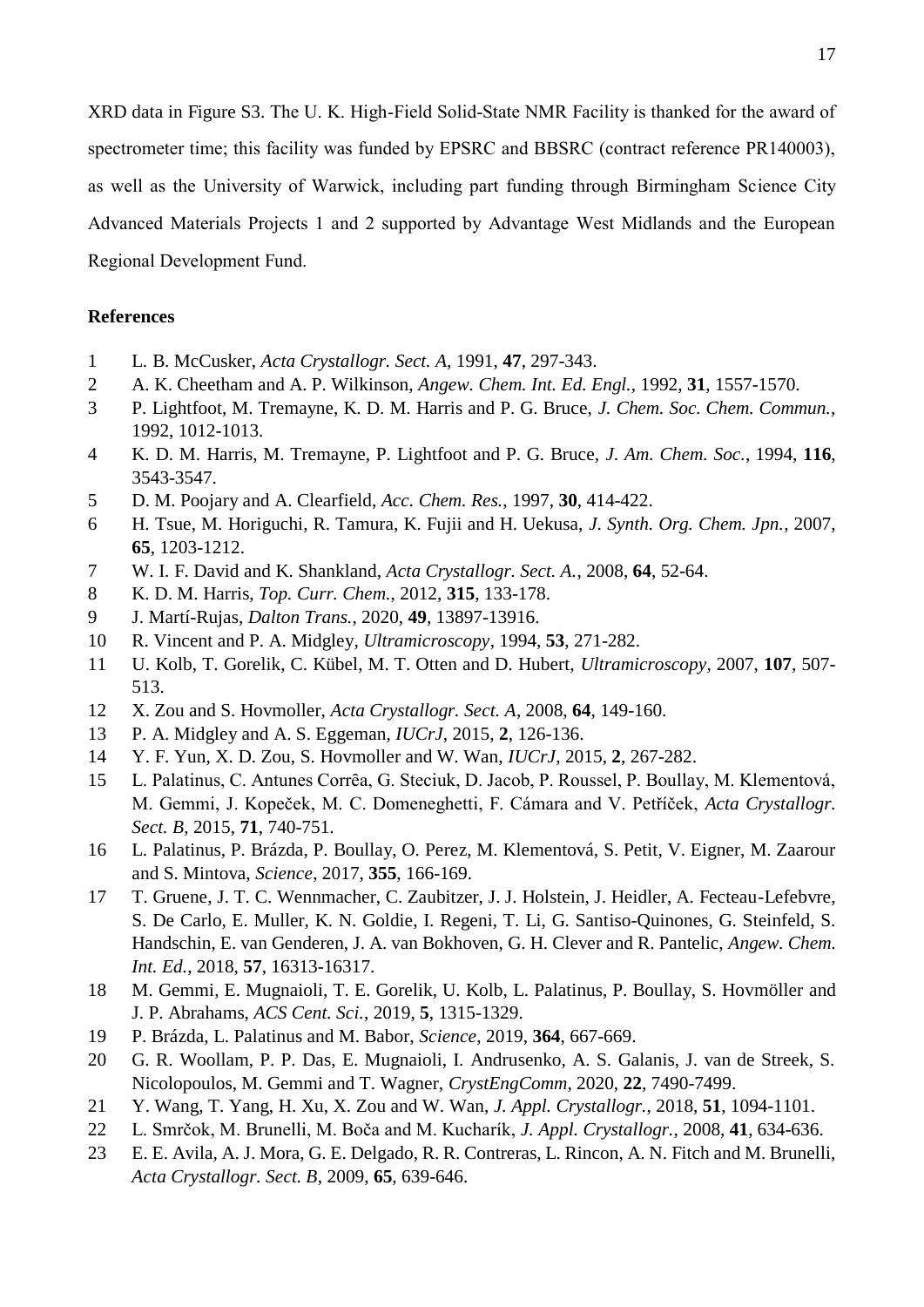- A. J. Florence, J. Bardin, B. Johnston, N. Shankland, T. A. N. Griffin and K. Shankland, *Z. Kristallogr.*, 2009, **30**, 215-220.
- J. van de Streek and M. A. Neumann, *Acta Crystallogr. Sect. B*, 2010, **66**, 544-558.
- D. V. Dudenko, P. A. Williams, C. E. Hughes, O. N. Antzutkin, S. P. Velaga, S. P. Brown and K. D. M. Harris, *J. Phys. Chem. C*, 2013, **117**, 12258-12265.
- G. N. M. Reddy, D. S. Cook, D. Iuga, R. I. Walton, A. Marsh and S. P. Brown, *Solid State Nucl. Magn. Reson.*, 2015, **65**, 41-48.
- M. Sardo, S. M. Santos, A. A. Babaryk, C. López, I. Alkorta, J. Elguero, R. M. Claramunt and L. Mafra, *Solid State Nucl. Magn. Reson.*, 2015, **65**, 49-63.
- F. Fischer, M. U. Schmidt, S. Greiser and F. Emmerling, *Acta Crystallogr. Sect. C*, 2016, **72**, 217-224.
- A. E. Watts, K. Maruyoshi, C. E. Hughes, S. P. Brown and K. D. M. Harris, *Cryst. Growth. Des.*, 2016, **16**, 1798-1804.
- S. D. Gumbert, M. Körbitzer, E. Alig, M. U. Schmidt, M. R. Chierotti, R. Gobetto, X. Li and J. van de Streek, *Dyes Pigments*, 2016, **131**, 364-372.
- C. E. Hughes, G. N. M. Reddy, S. Masiero, S. P. Brown, P. A. Williams and K. D. M. Harris, *Chem. Sci.*, 2017, **8**, 3971-3979.
- A. S. Tatton, H. Blade, S. P. Brown, P. Hodgkinson, L. P. Hughes, S. O. Nilsson Lill and J. R. Yates, *Cryst. Growth Des.*, 2018, **18**, 3339-3351.
- C. J. H. Smalley, A. J. Logsdail, C. E. Hughes, D. Iuga, M. T. Young and K. D. M. Harris, *Cryst. Growth Des.*, 2022, **22**, 524-534.
- E. Courvoisier, P. A. Williams, G. K. Lim, C. E. Hughes and K. D. M. Harris, *Chem. Commun*., 2012, **48**, 2761-2763.
- C. H. Görbitz, K. W. Törnroos and G. M. Day, *Acta Crystallogr. Sect. B*, 2012, **68**, 549-557.
- O. Al Rahal, C. E. Hughes, P. A. Williams, A. J. Logsdail, Y. Diskin-Posner and K. D. M. Harris, *Angew. Chem. Int. Ed*., 2019, **58**, 18788-18792.
- P. A. Williams, C. E. Hughes and K. D. M. Harris, *Angew. Chem. Int. Ed*., 2015, **54**, 3973- 3977.
- A. Gavezzotti, *Acc. Chem. Res.*, 1994, **27**, 309-314.
- G. M. Day, *Crystallogr. Rev.*, 2011, **17**, 3-52.
- S. L. Price, *Acc. Chem. Res.*, 2009, **42**, 117-126.
- A. R. Oganov, C. J. Pickard, Q. Zhu and R. J. Needs, *Nature Rev. Mater.*, 2019, **4**, 331-338.
- S. L. Price, *Chem. Soc. Rev.*, 2014, **43**, 2098-2111.
- S. M. Woodley, G. M. Day and R. Catlow, *Phil. Trans. Royal Soc. A*, 2020, **378**, 20190600.
- C. J. Pickard and R. J. Needs, *Phys. Rev. Lett.*, 2006, **97**, 045504.
- C. J. Pickard and R. J. Needs, *J. Phys.: Condens. Matter*, 2011, **23**, 053201.
- A. Mostad, H. M. Nissen and C. Romming, *Acta Chem. Scand.*, 1972, **26**, 3819-3833.
- M. N. Frey, T. F. Koetzle, M. S. Lehmann and W. C. Hamilton, *J. Chem. Phys.*, 1973, **58**, 2547- 2556.
- Z. Liu and C. Li, *Biophys Chem.*, 2008, **138**, 115-119.
- R. Shirley, The CRYSFIRE 2002 System for Automatic Powder Indexing: User's Manual, The Lattice Press, Guildford, Surrey, U.K., 2002.
- W. Wan, J. Sun, J. Su, S. Hovmöller and X. Zou, *J. Appl. Crystallogr.*, 2013, **46**, 1863-1873.
- W. Kabsch, *Acta Crystallogr. Sect. D*, 2010, **66**, 133-144.
- K. D. M. Harris, R. L. Johnston, C. E. Hughes, Z. Zhou, S. Habershon, G. W. Turner, P. A. Williams, B. M. Kariuki and E. Y. Cheung, EAGER – A Computer Program for Direct-Space Structure Solution from Diffraction Data, Cardiff University.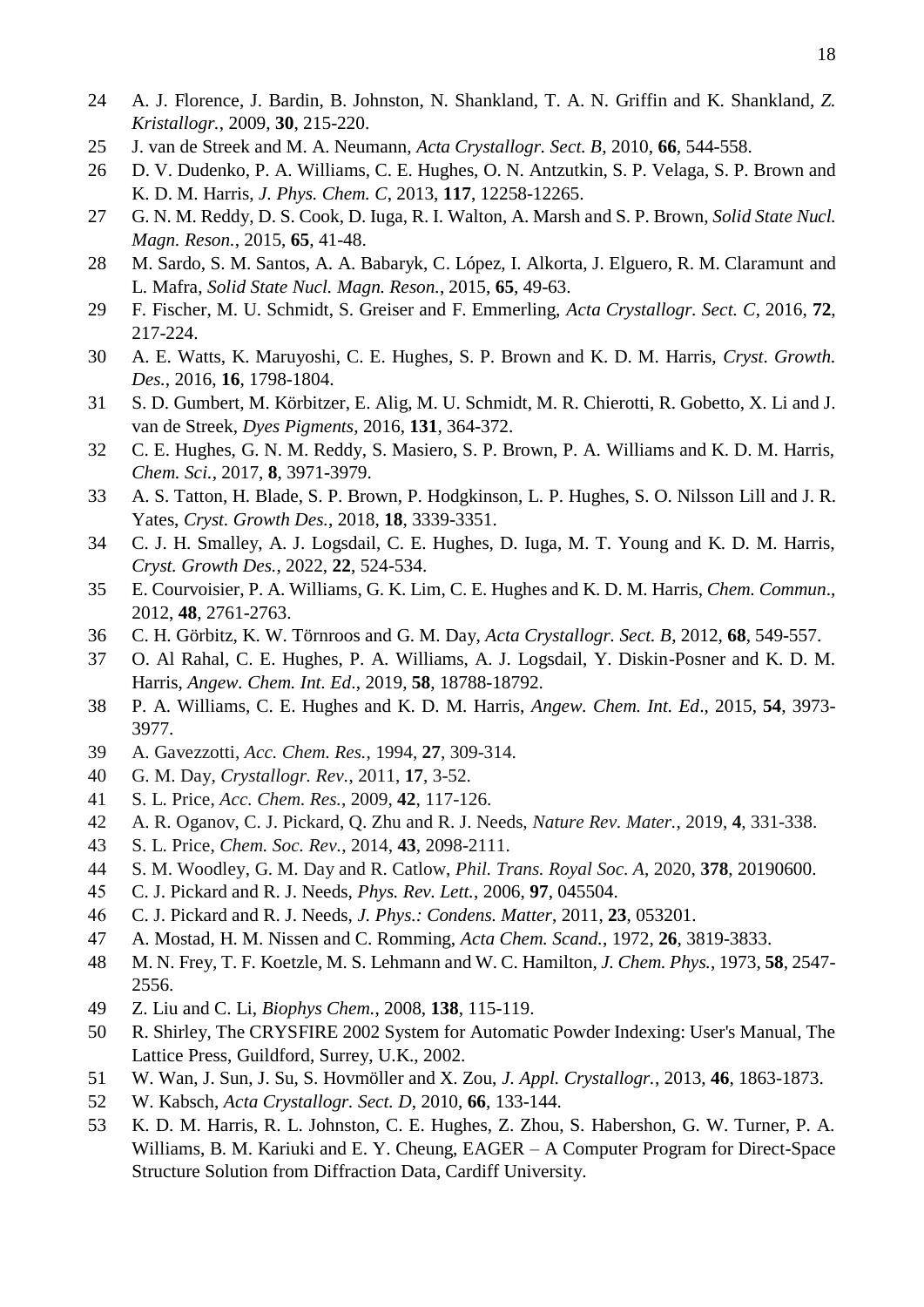- B. M. Kariuki, H. Serrano-González, R. L. Johnston and K. D. M. Harris, *Chem. Phys. Lett.*, 1997, **280**, 189-195.
- K. D. M. Harris, R. L. Johnston and S. Habershon, *Structure & Bonding*, 2004, **110**, 55-94.
- K. D. M. Harris, S. Habershon, E. Y. Cheung and R. L. Johnston, *Z. Kristallogr.*, 2004, **219**, 838-846.
- B. M. Kariuki, K. Psallidas, K. D. M. Harris, R. L. Johnston, R. W. Lancaster, S. E. Staniforth and S. M. Cooper, *Chem. Commun.*, 1999, 1677-1678.
- E. Tedesco, G. W. Turner, K. D. M. Harris, R. L. Johnston and B. M. Kariuki, *Angew. Chem. Int. Ed.*, 2000, **39**, 4488-4491.
- D. Albesa-Jové, B. M. Kariuki, S. J. Kitchin, L. Grice, E. Y. Cheung and K. D. M. Harris, *ChemPhysChem*, 2004, **5**, 414-418.
- P. A. Williams, C. E. Hughes, G. K. Lim, B. M. Kariuki and K. D. M. Harris, *Cryst. Growth. Des.*, 2012, **12**, 3104-3113.
- X. Ma, G. K. Lim, K. D. M. Harris, D. C. Apperley, P. N. Horton, M. B. Hursthouse and S. L. James, *Cryst. Growth. Des.*, 2012, **12**, 5869-5872.
- J. Martí-Rujas, L. Meazza, G. K. Lim, G. Terraneo, T. Pilati, K. D. M. Harris, P. Metrangolo and G. Resnati, *Angew. Chem. Int. Ed.*, 2013, **52**, 13444-13448.
- I. Brekalo, W. Yuan, C. Mottillo, Y. Lu, Y. Zhang, J. Casaban, K. T. Holman, S. L. James, F. Duarte, P. A. Williams, K. D. M. Harris and T. Friščić, *Chem. Sci.*, 2020, **11**, 2141-2147.
- T. Sun, C. E. Hughes, L. Guo, L. Wei, K. D. M. Harris, Y. Zhang and Y. Ma, *Angew. Chem. Int. Ed.*, 2020, **59**, 22638-22644.
- I. J. Bruno, J. C. Cole, M. Kessler, J. Luo, W. D. S. Motherwell, L. H. Purkis, B. R. Smith, R. Taylor, R. I. Cooper, S. E. Harris and A. G. Orpen, *J. Chem. Inf. Comput. Sci.*, 2004, **44**, 2133- 2144.
- F. H. Allen, O. Kennard, D. G. Watson, L. Brammer, A. G. Orpen and R. Taylor, *J. Chem. Soc. Perkin Trans. 2*, 1987, S1-S19.
- H. M. Rietveld, *J. Appl. Crystallogr.*, 1969, **2**, 65-71.
- A. Coelho, TOPAS Academic, Version 5, 2012.
- G. S. Pawley, *J. Appl. Crystallogr.*, 1981, **14**, 357-361.
- A. March, *Z. Kristallogr.*, 1932, **81**, 285-297.
- W. A. Dollase, *J. Appl. Crystallogr.*, *1986*, *19*, 267-272.
- A. G. Shtukenberg, Q. Zhu, D. J. Carter, L. Vogt, J. Hoja, E. Schneider, H. Song, B. Pokroy, I. Polishchuk, A. Tkatchenko, A. R. Oganov, A. L. Rohl, M. E. Tuckerman and B. Kahr, *Chem. Sci.*, 2017, **8**, 4926-4940.
- J. Hoja, H. Y. Ko, M. A. Neumann, R. Car, R. A. DiStasio and A. Tkatchenko, *Science Advances*, 2019, **5**, eaau3338.
- M. Nyman and G. M. Day, *CrystEngComm*, 2015, **17**, 5154.
- M. O. Cichocka, J. Ångström, B. Wang, X. Zou and S. Smeets, *J. Appl. Crystallogr.*, 2018, **51**, 1652-1661.
- G. M. Sheldrick, *Acta Crystallogr. Sect. C*, 2015, **71**, 3-8.
- S. J. Clark, M. D. Segall, C. J. Pickard, P. J. Hasnip, M. J. Probert, K. Refson, M. C. Payne and *Z. Kristallogr.*, 2005, **220**, 567-570.
- D. Vanderbilt, *Phys. Rev. B*, 1990, **41**, 7892-7895.
- J. P. Perdew, K. Burke and M. Ernzerhof, *Phys. Rev. Lett.*, 1996, **77**, 3865-3868.
- A. Tkatchenko and M. Scheffler, *Phys. Rev. Lett.*, 2009, **102**, 073005.
- H. J. Monkhorst and J. D. Pack, *Phys. Rev. B*, 1976, **13**, 5188-5192.
- C. J. Pickard and F. Mauri, *Phys. Rev. B* 2001, **63**, 245101.
- J. R. Yates, C. J. Pickard and F. Mauri, *Phys. Rev. B* 2007, **76**, 024401.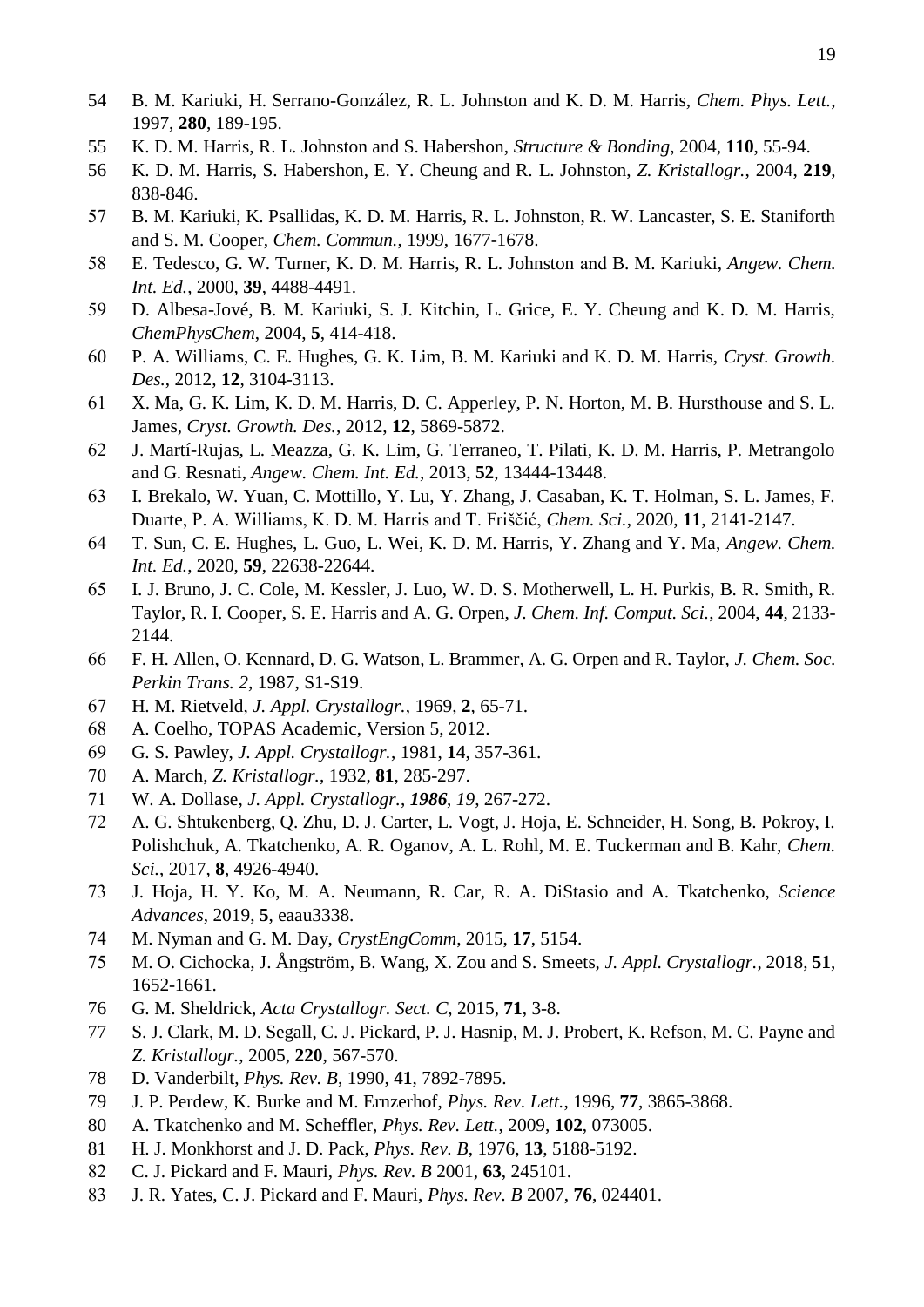- R. K. Harris, P. Hodgkinson, C. J. Pickard, J. R. Yates and V. Zorin, *Magn. Reson. Chem.*, 2007, **45**, S174-S186.
- T. Charpentier, *Solid State Nucl. Magn. Reson.*, 2011, **40**, 1-20.
- C. Bonhomme, C. Gervais, F. Babonneau, C. Coelho, F. Pourpoint, T. Azaïs, S. E. Ashbrook, J. M. Griffin, J. R. Yates, F. Mauri and C. J. Pickard, *Chem. Rev.*, 2012, **112**, 5733-5779.
- S. E. Ashbrook and D. McKay, *Chem. Commun.*, 2016, **52**, 7186-7204.
- V. Blum, R. Gehrke, F. Hanke, P. Havu, V. Havu, X. Ren, K. Reuter and M. Scheffler, *Comp. Phys. Commun.*, 2009, **180**, 2175-2196.
- X. Ren, P. Rinke, V. Blum, J. Wieferink, A. Tkatchenko, A. Sanfilippo, K. Reuter and M. Scheffler, *New J. Phys.*, 2012, **14**, 053020.
- S. V. Levchenko, X. Ren, J. Wieferink, R. Johanni, P. Rinke, V. Blum and M. Scheffler, *Comp. Phys. Commun.*, 2015, **192**, 60-69.
- C. Adamo and V. Barone, *J. Chem. Phys.*, 1999, **110**, 6158-6170.
- A. Ambrosetti, A. M. Reilly, R. A. DiStasio and A. Tkatchenko, *J. Chem. Phys.*, 2014, **140**, 18A508.
- M. Zilka, D. V. Dudenko, C. E. Hughes, P. A. Williams, S. Sturniolo, W. T. Franks, C. J. Pickard, J. R. Yates, K. D. M. Harris and S. P. Brown, *Phys. Chem. Chem. Phys.*, 2017, **19**, 25949-25960.
- R. Mathew, K. A. Uchman, L. Gkoura, C. J. Pickard and M. Baias, *Magn. Reson. Chem.*, 2020, , 1018-1025.
- Ł. Szeleszczuk, D. M. Pisklak and M. Zielińska‐Pisklak, *J. Comp. Chem.*, 2018, **39**, 1300-1306.
- Wolfram Research, Inc., Mathematica 12.3; Champaign, Illinois, 2021.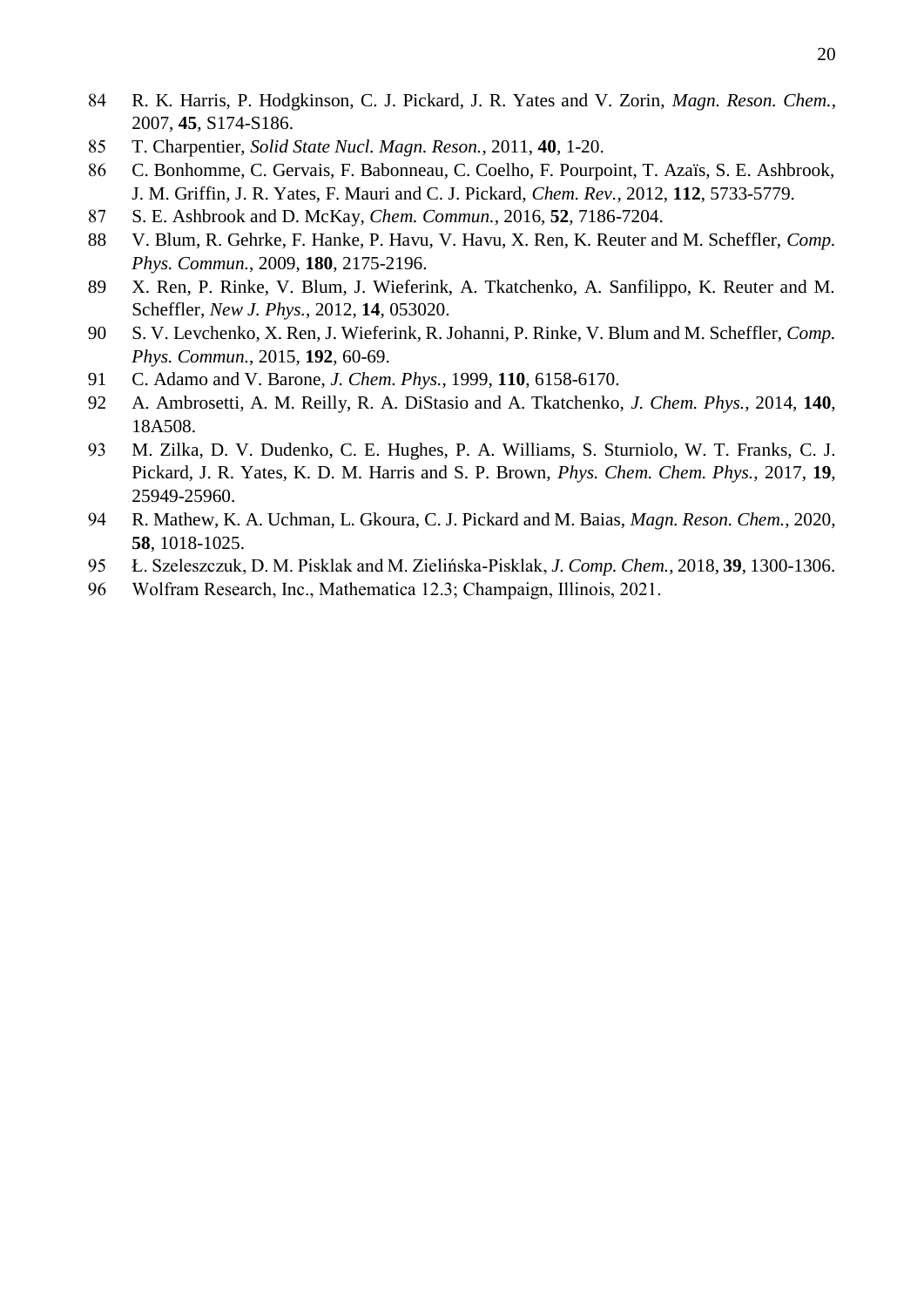

**Figure 1.** Molecular structure of L-tyrosine in the zwitterionic form. The variable torsion angles (*τ*1, *τ*<sup>2</sup> and *τ*3) in the direct-space GA structure solution calculations are indicated.



**Figure 2.** Overlay of the best structure solutions (with lowest *R*-factor) viewed along the *b*-axis for the β polymorph of L-tyrosine obtained from the direct-space GA structure solution calculations using 3D-ED data (cyan; unit cell shown by the dashed black lines) and powder XRD data (magenta; unit cell shown by the solid black lines).



**Figure 3.** Profile fitting (using the Pawley method) of the powder XRD data (background subtracted) for the β polymorph of L-tyrosine, showing the experimental powder XRD data (red "+" marks), the calculated powder XRD data (green line), the predicted peak positions (black tick marks) and the difference between experimental and calculated powder XRD data (magenta line).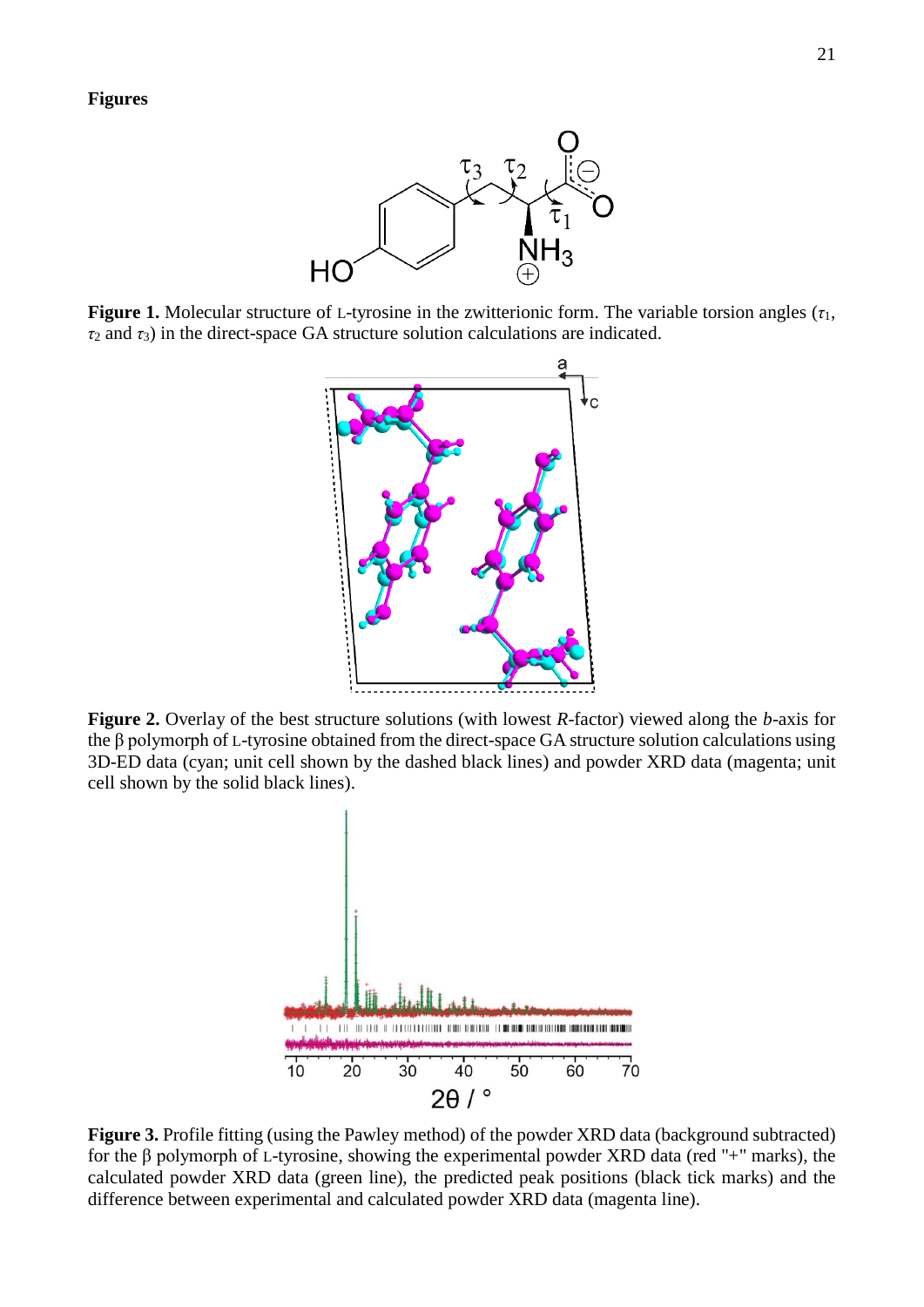

**Figure 4.** Final Rietveld refinement of the powder XRD data (background subtracted) for the β polymorph of L-tyrosine, showing the experimental powder XRD data (red "+" marks), the calculated powder XRD data (green line), the predicted peak positions (black tick marks) and the difference between experimental and calculated powder XRD data (magenta line).



**Figure 5.** Experimental high-resolution solid-state <sup>13</sup>C NMR spectrum recorded for the β polymorph of L-tyrosine together with the values of isotropic <sup>13</sup>C NMR chemical shifts calculated for the crystal structure of the  $\beta$  polymorph (indicated by the red lines above the spectrum). The specific <sup>13</sup>C site corresponding to each calculated value is indicated. Spinning sidebands in the experimental spectrum are marked by red asterisks.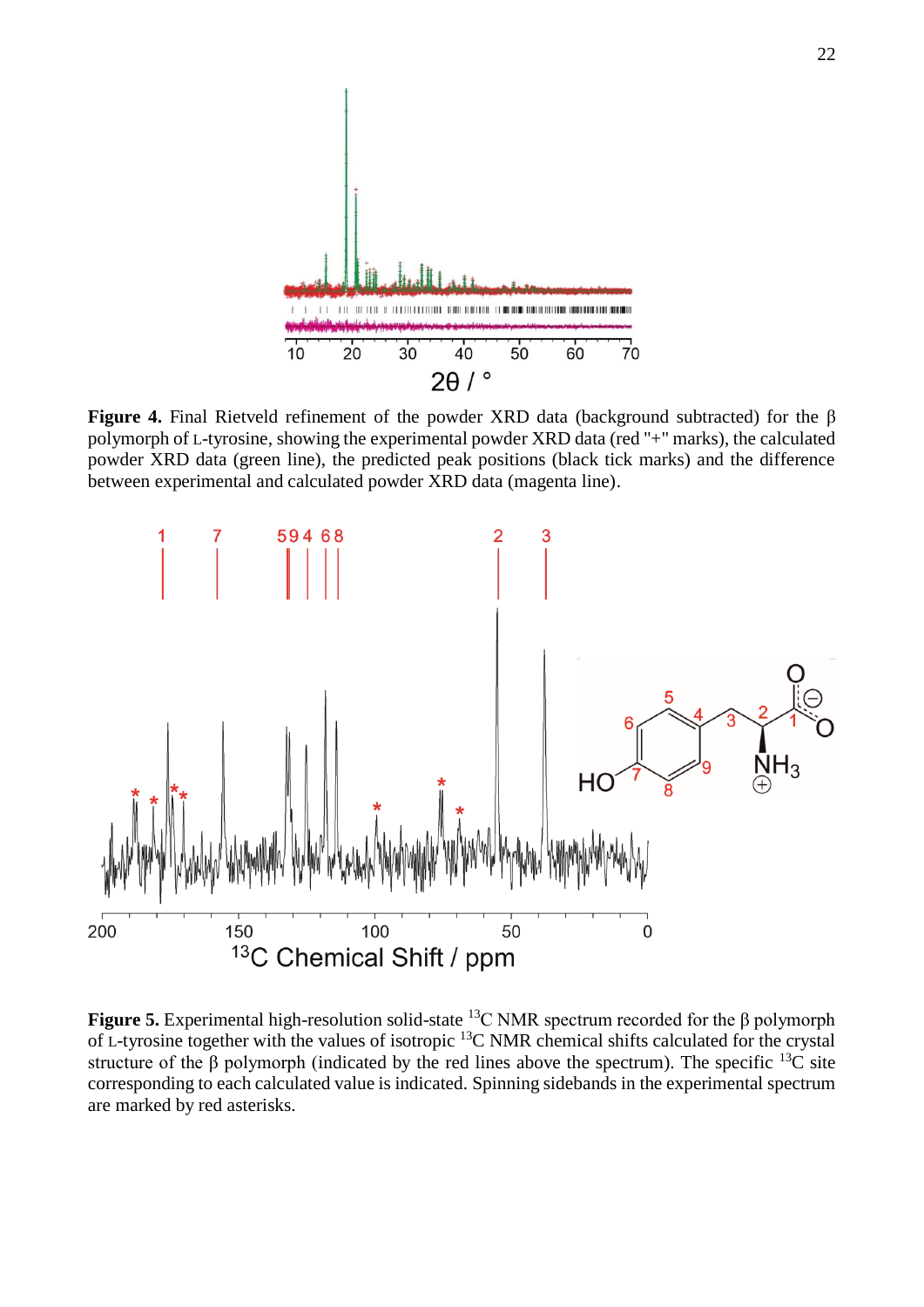

**Figure 6.** Crystal structure of the β polymorph of L-tyrosine viewed along the *b*-axis, showing the alternating hydrophilic and hydrophobic layers parallel to the *ab*-plane (horizontal). The hydrogenbonded ribbons involving the amino-acid head-groups propagate along the direction of view. Hydrogen bonds are indicated by green dashed lines.



**Figure 7.** The hydrogen-bonded ribbon involving the amino acid head-groups in the β polymorph of L-tyrosine. Hydrogen bonds are indicated by green dashed lines.